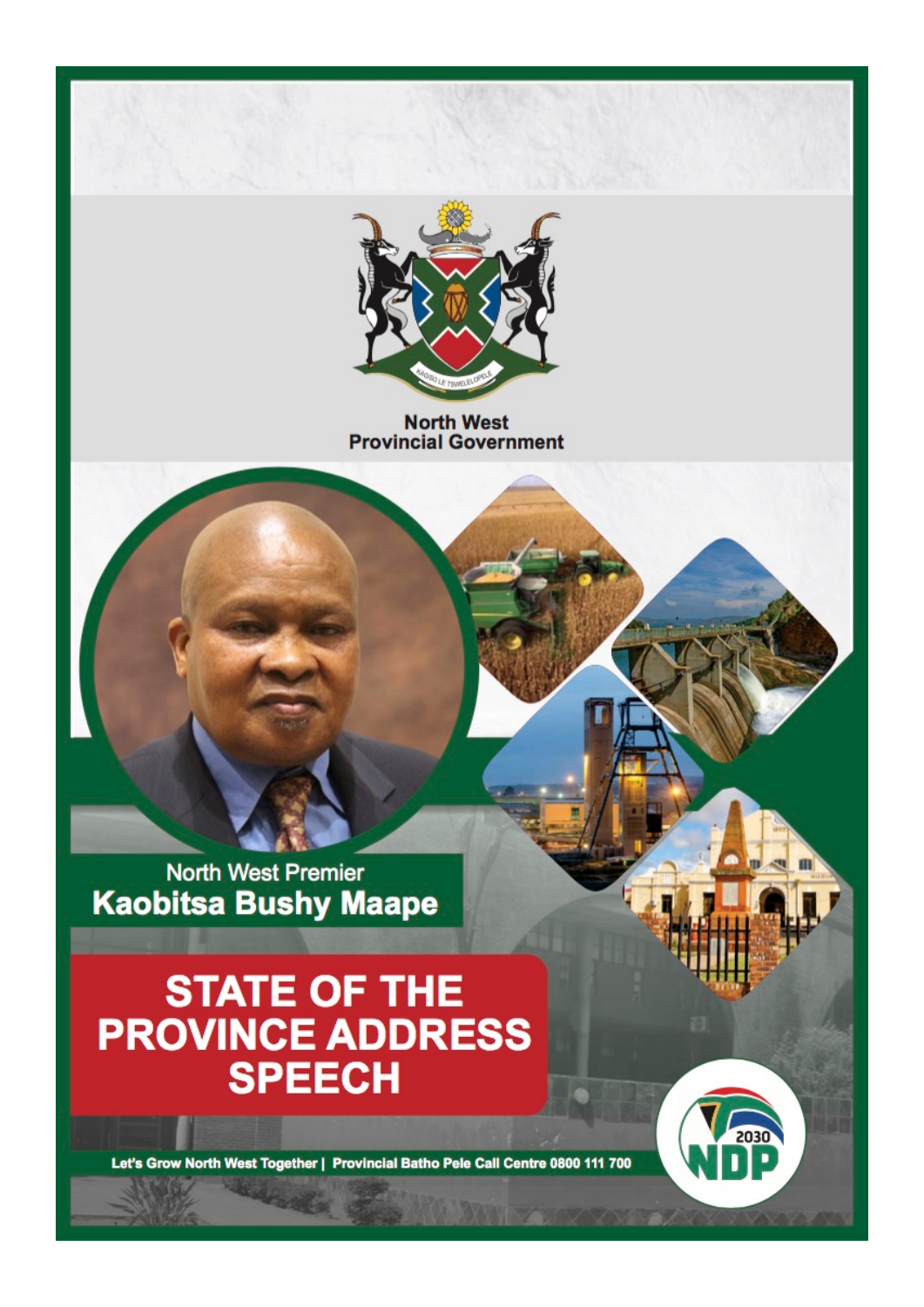

# **STATE OF THE PROVINCE ADDRESS BY PREMIER KAOBITSA BUSHY MAAPE**

## **NORTH WEST PROVINCIAL LEGISLATURE**

### **18 FEBRUARY 2022**

The People of the North West, Madame Speaker, the Honourable Suzan Dantjie, Deputy Speaker, Honourable Viola Motsumi, Chief Whip, Honourable Paul Sebego, Honourable Members of the Executive Council, Honourable Members of the Provincial Legislature, Honourable Members of Parliament here present, Our delegates to the National Council of Provinces Chairperson of the SALGA, Executive Mayor Molefe, Chairperson of the House of Traditional Leaders, Kgosi Mabe, Executive Mayors and Mayors of North West Municipalities, Leaders of political parties, Leaders of faith-based organisations, Leaders of trade unions and other civil society organisations, Head of Departments and CEOs of Public Entities, The Provincial Commissioner of the SA Police Service Heads of our Security Services, Section 100 Administrators, Director General and Administrator in the Office of the Premier Members of the Diplomatic Corps, Members of the media, Fellow compatriots,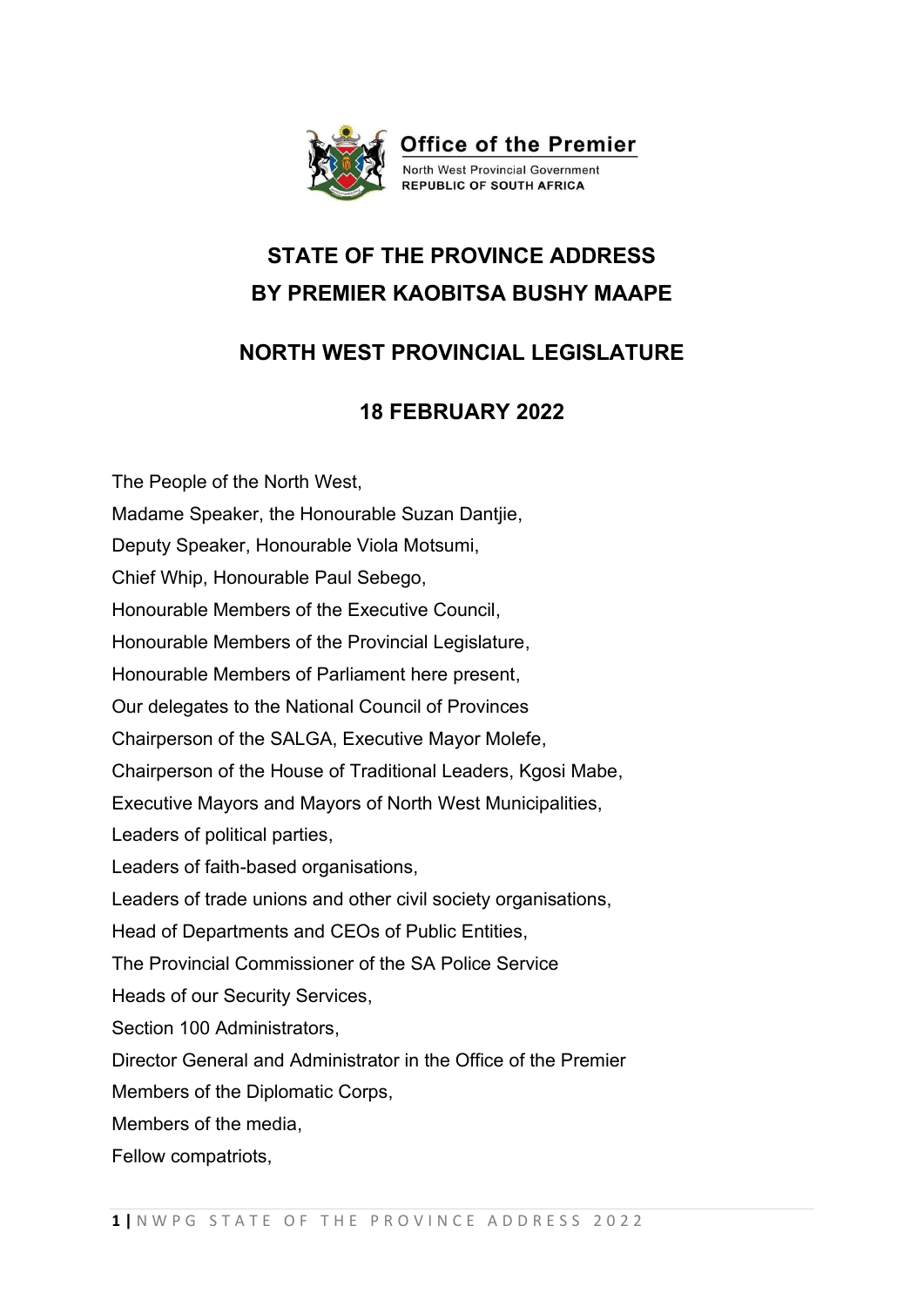**Madame Speaker and Honourable Members**, it is my distinct honour and privilege to stand before this House to present the 2022 State of the Province Address to the people of the North West.

We stand here today fortified by the full knowledge of the support of our people, their pride, optimism, hard work, their diversity which underscores the strength of our province.

We are a special Province.

We are a beautiful Province.

Our people are warm hearted, they are talented, they love their country, their province and their localities.

The spirit of the people of this province can be summarised by using the words of the famous Nigerian poet **Ben Okri** who calls it **"our capacity to create, to overcome, to endure, to transform, to love and to be greater than our suffering"**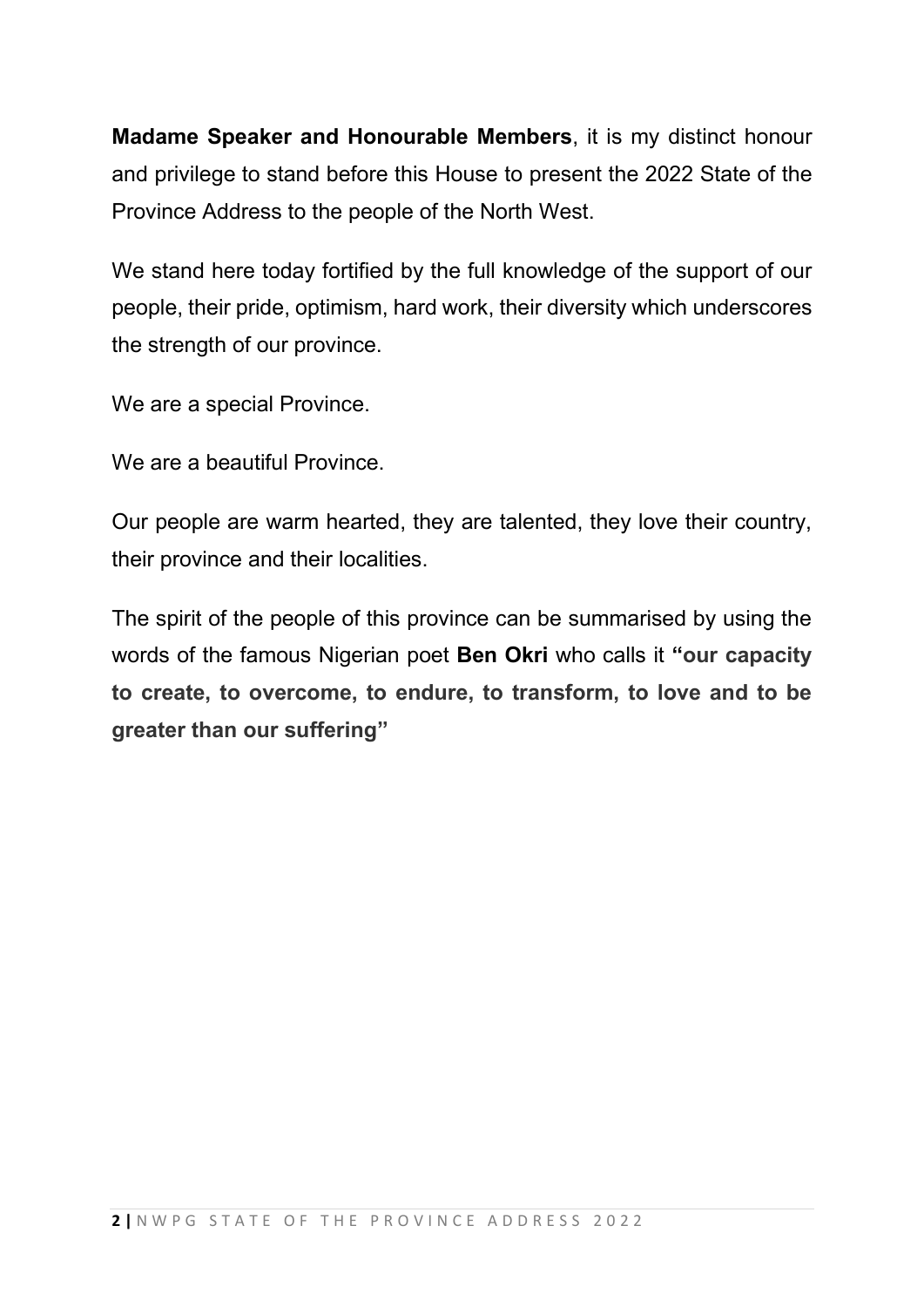This unique capacity described by Ben Okri is exemplified by the following compatriots who in their daily lives seek to do well to the province and its people, and hoist the good name of the North West to the limitless heights of the skies.

- **Agnes Rasesemola**, a principal of Sunrise View Secondary School in Rustenburg, scooped the African Union Continental Teacher's Award.
- **Kutlwano Tshatiwa**, a Grade 11 pupil of Gabonewe High School in Madikwe won a gold award at the Turkish International Science Fair Competition.
- **Stephen Mokoka** who grew up in the dusty streets of Ramatlabama, won the Cape Town Marathon in October 2021.
- **Maberethe Football Club from Lonely Park in Mahikeng**, qualified to play in the ABC Motsepe League, this they did without losing a single game.
- **Nomtiti Cultural Ensemble** from Mahikeng won the main award for Best Traditional Music Group at the South African Traditional Music Award.
- **Mr George Gabuza of Gabza's** Construction and Transport in Moretele who offered a lending hand by building a new house for the Kgwadi family who were victims of floods in Pheding section of Lebotlwane village in the Moretele local Municipality.

#### **Motswana a re mabogo dinku a thebana,**

**Matlo go sha mabapi ! Mens help Mekaar!**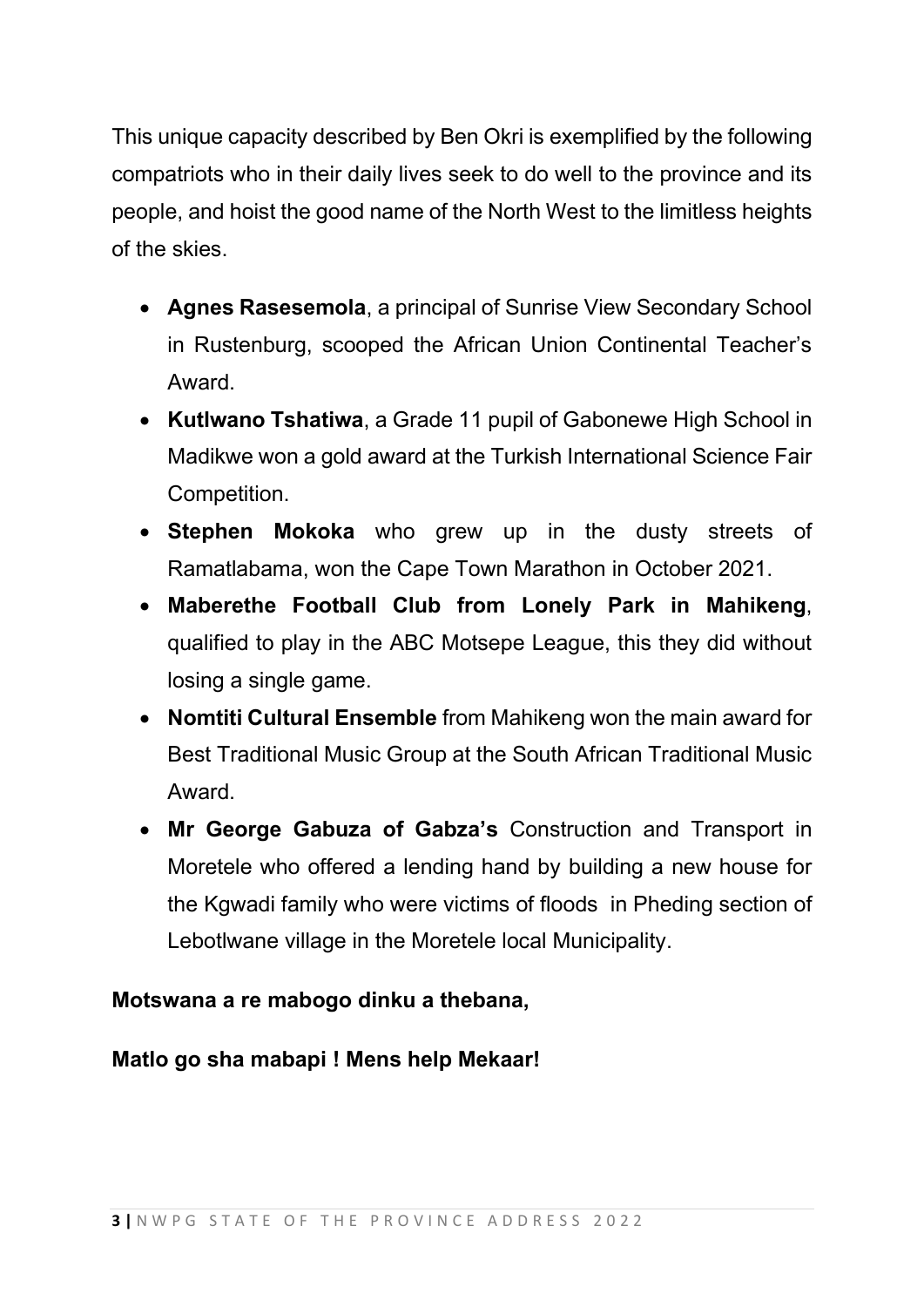**Hon Members,** efforts of these patriots and many others are often undermined by negative stories, emanating from our Province, stories of corruption, instability, in fighting, poor service delivery and general perceptions of incompetence.

**Hon members,** we want to turn the North West into a working province guided by values of respect, accountability, professionalism, listening, caring and responsive government.

We need to change these negative perceptions of the Province, and this we are doing by developing a new culture of service delivery and good governance.

We acknowledge the failures of our past, and in some instances our present. Our people still do not have reliable water in some areas, sewer still flows in some of our localities and some of our roads are still not easily trafficable due to potholes.

**Hon Members,** it is my firm belief that all challenges of service delivery are within our ability to resolve and require government, communities, business and labour unions to work together.

To respond to these challenges past and present, we have adopted an Accelerated Service Delivery Programme, whose unique approach is a joint and collaborative effort to deliver basic services to change the face of governance of municipalities in the province.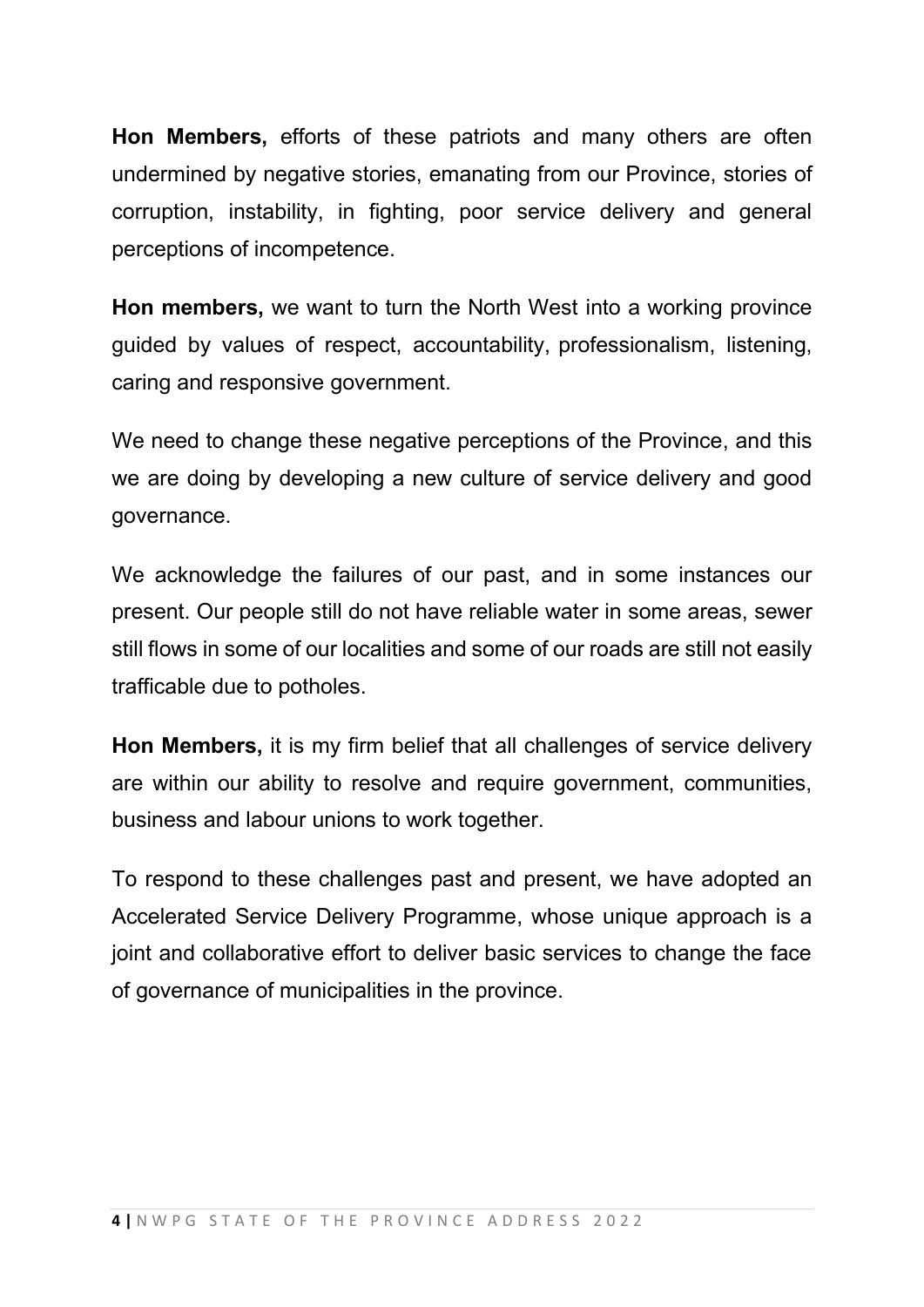If we are unable to resolve basic challenges at a local level, our people will not believe that we can address bigger social challenges of crime, poverty, inequality, and unemployment.

Failure to deliver basic services, has now escalated and impact economic activities, thereby stifling production capacities of many businesses, and causing further hardships through job losses.

**Honourable Speaker,** our economy has taken a battering due to the impact of Covid 19 pandemic, Provincial GDP contracted by 7,6% in 2020.

Economic recovery is projected to be about 6% of GDP in 2021 and 1,9% in 2022.

One of the challenges we are facing, however, is that economic recovery in terms of GDP is not necessarily translating into proportional recovery in the number of jobs lost during the worst time of the Covid 19 pandemic.

The unemployment rate in the North West currently stands at 35,7%, with youth unemployment at an all-time high of 63%.

These levels of unemployment are described as a ticking time-bomb which requires different social partners to work together in finding lasting solutions.

As part of the process to address the challenges of unemployment, we have in the last months been engaging with different sectors of the economy, in order to develop a common platform within which economic growth and job creation can be addressed.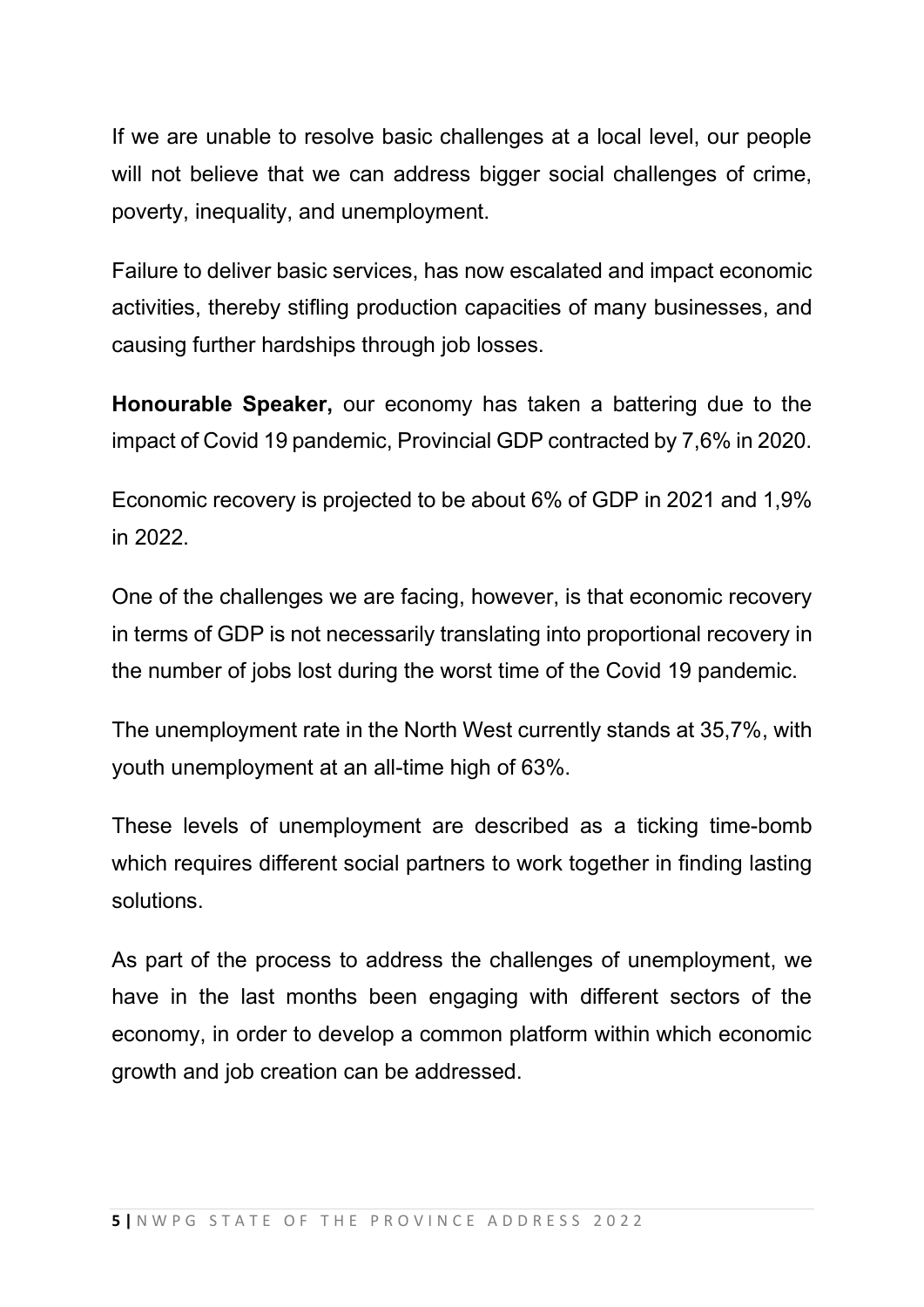In the last month we engaged with the mining sector at the North West Mining Investment Conference. We interacted with the agricultural and tourism sectors, which are critical to the growth of the provincial economy.

**Honourable Members**, these interactions with the critical sectors of our economy are a build up towards the Provincial Jobs Summit to be held in May 2022. The summit involve organised labour, business and other stakeholders. The focus of the job summit will take forward outcomes of our engagements with all role players aimed at building consensus and compacts on growing the economy, in order to create jobs.

During our engagements, it became evident that the tourism sector in particular has been hard hit by the restrictions on travel as a consequence of the Covid 19 pandemic.

With the relaxation of travel restrictions, however, there is an upturn particularly in respect of domestic tourism.

**Madam Speaker,** In the course of our engagement with the agricultural sector and my travels throughout the Province, it has become clear that we have potential for agricultural production and for associated agroprocessing activities beyond the levels that currently obtain.

In the year ahead our Dept of Agriculture and Rural Development will be taking forward it's Crop Massification Programme and will also be finalizing the Irrigation Master Plan for the Province, which will include optimizing effective use of the Taung, Disaneng, Molatedi and Hartebeespoort Irrigation Schemes.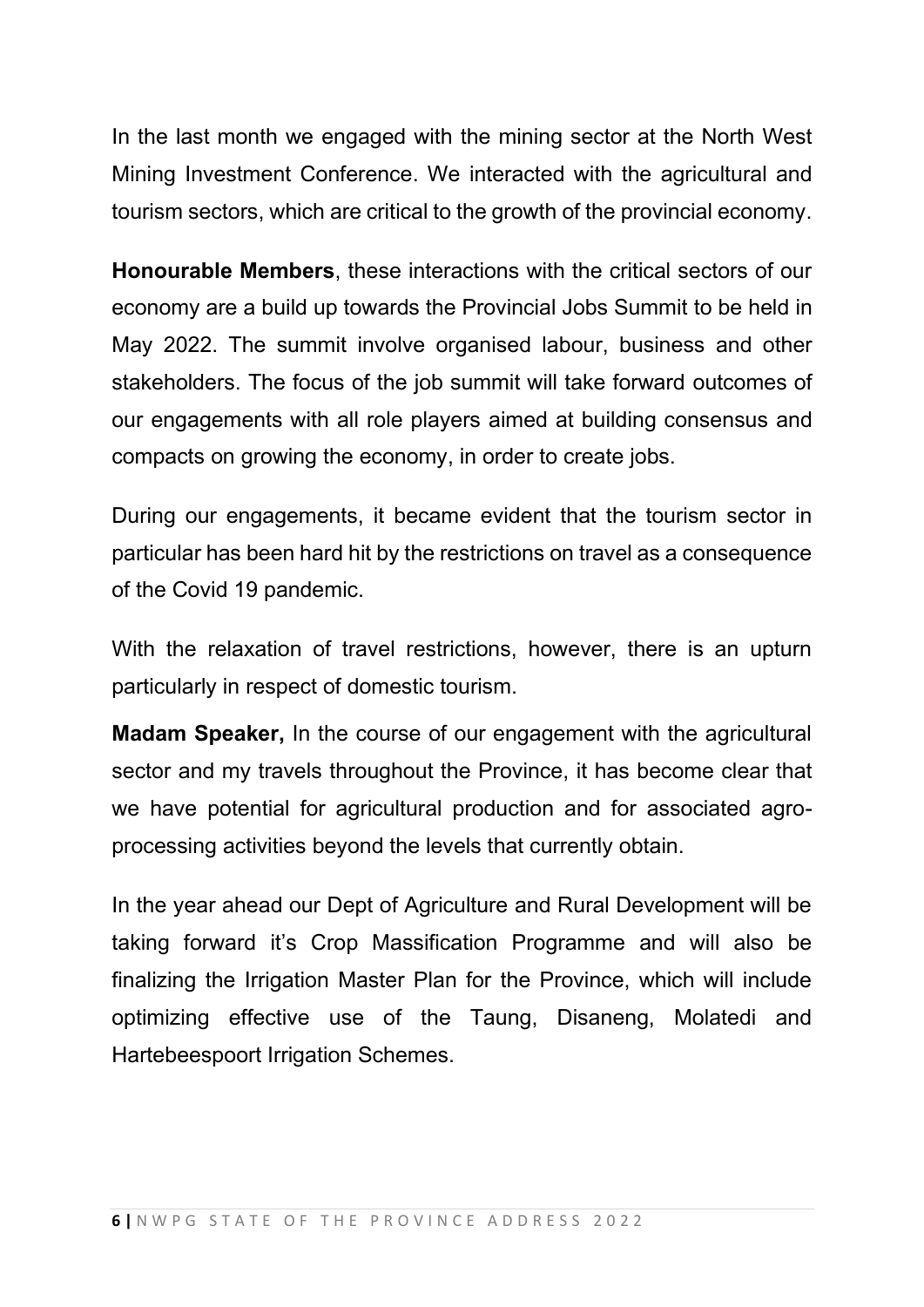There is also a potential for engaging in the production of new crops, and the cultivation of arable land previously neglected in all the four districts. In this regard, I am pleased to indicate that the Department is stepping up its development and implementation of the national Cannabis Master Plan, whose primary objective is commercialization of cannabis for medicinal and industrial use within the food and beverage space.

**Ladies and Gentlemen,** We recognise that it is a shared task to grow the economy and to create jobs.

Our experience through engagements with various stakeholders, is that our economic recovery is inextricably connected to the effective and reliable delivery of basic services.

This was sharply raised in our interaction with amongst others, the North West Chamber of Commerce and Industry (NWCoCI) towards the end of last year.

We have placed partnerships and social compacts at the apex of our sector interface, and in this regard have already concluded an agreement to set up teams to assist in tackling service delivery challenges. These teams will include organised labour across all sectors of our economy.

The Ditsobotla Municipality was identified as the best place to start building the relationship between government, business and labour, given that this municipality was one of the worst affected by service delivery breakdowns in the course of 2021.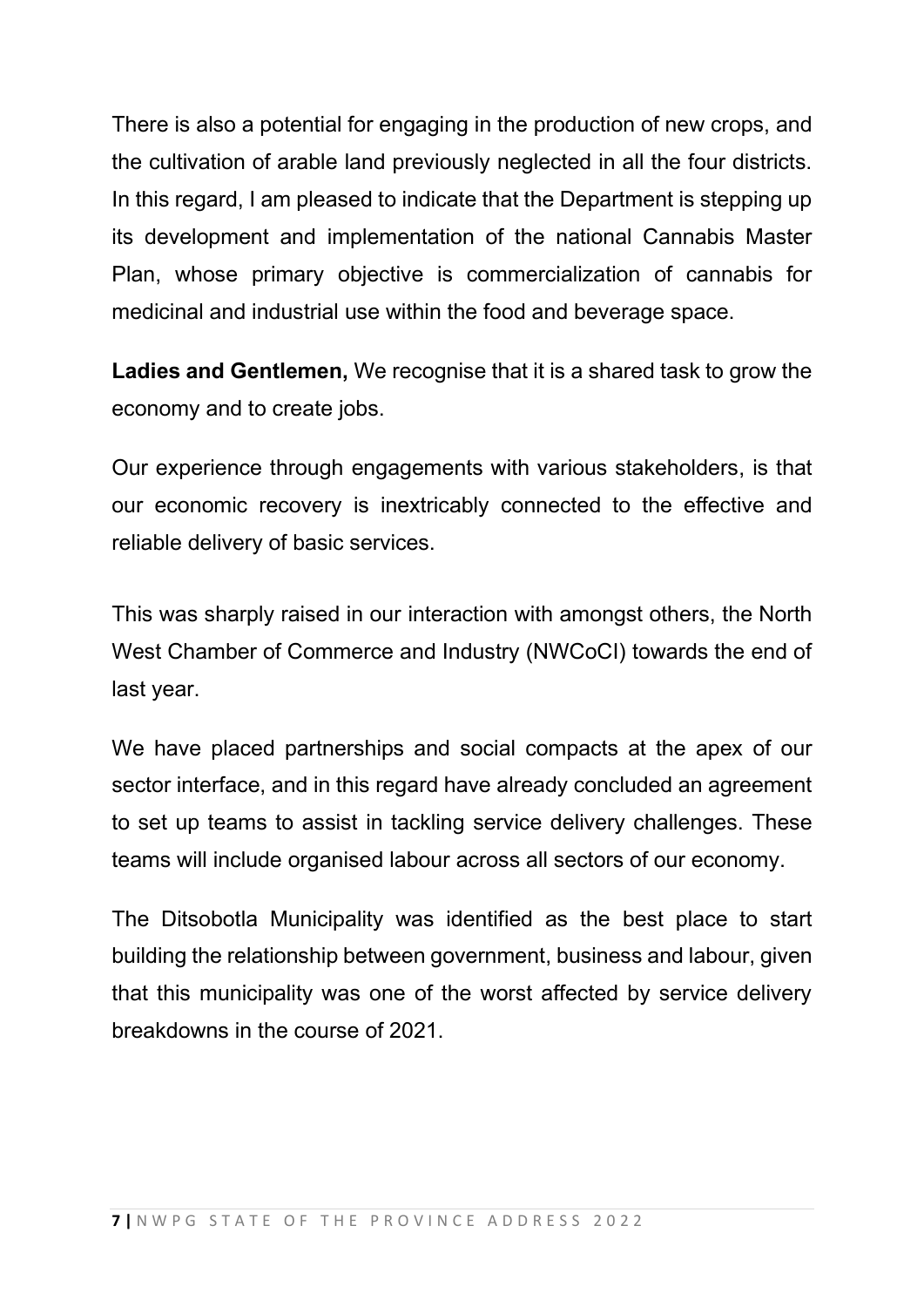I would like to use this occasion to extend a word of appreciation to the North West Chamber of Commerce and Industry and to the Lichtenburg Business Chamber for the constructive way in which they are collaborating with government in this regard.

I want to mention within this context, the Noord Wes Korporasie (NWK) which concluded an agreement with the provincial Dept of Public Works and Roads, whereby the NWK assist with maintenance of certain rural gravel roads in the province.

This approach is being replicated in other parts of the province as is the case in Madibeng Local Municipality where mining houses have offered to provide both engineering expertise and project management skills in speeding up the expansion of the Brits Water Treatment Works, a project that has been delayed for many years.

I would like to believe that we are making progress in building consensus *that the road to better service delivery is better served by cooperation rather than litigation, and we are committed as this administration,* to building these relationships further in the year ahead.

**Hon Speaker,** as part of creating job opportunities in our province, we will pursue efforts to realise the establishment of the Bojanala Special Economic Zone. The Office of the Premier will drive the successful operationalisation of the SEZ working with the Department of Economic Development, Environment, Conservation and Tourism.

Government has identified several MEGA projects. For instance, we will put new impetus to the development of the SMART CITY in the border municipalities of Gauteng and the Madibeng Local Municipality.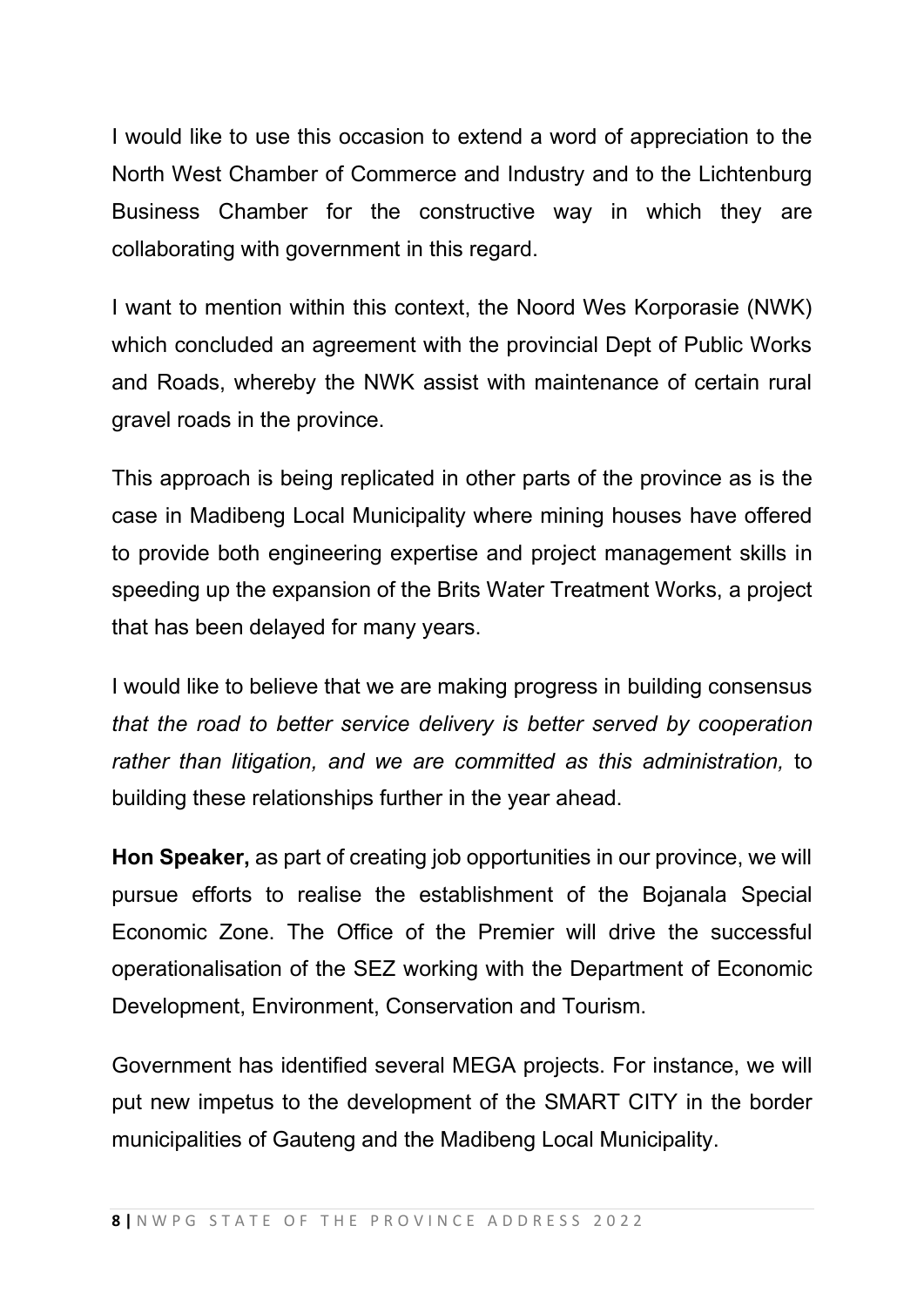In fulfilling our role as a developmental state, we will also be reviewing the role and functions of State-Owned Enterprises in order to ensure that they are properly positioned as effective instruments in the task of economic development and job creation in the province.

Our SMMEs are crucial to the economy and creation of job opportunities.

We report that the SMME Relief Fund administered by the North West Development Corporation (NWDC) has so far paid a total of 4353 beneficiaries resulting in expenditure of more than R22.8 million. This support to SMMEs will be increased and continued.

**Honourable Speaker,** The delivery of public and social infrastructure is one of the critical drivers of economic recovery and creation of the much needed jobs.

The total provincial infrastructure budget for the 2022/23 financial year is estimated at R4.824 billion and the province will spend in excess of R14 billion on infrastructure over the 2022 MTEF period.

Education will expend in excess of R1.2 billion on maintenance and construction of new schools.

The Department of Health is allocated R581 million in 2022/23 financial year for maintenance, rehabilitation, and construction of health facilities.

Public works and Roads will receive R1.3 billion in 2022/23 for road infrastructure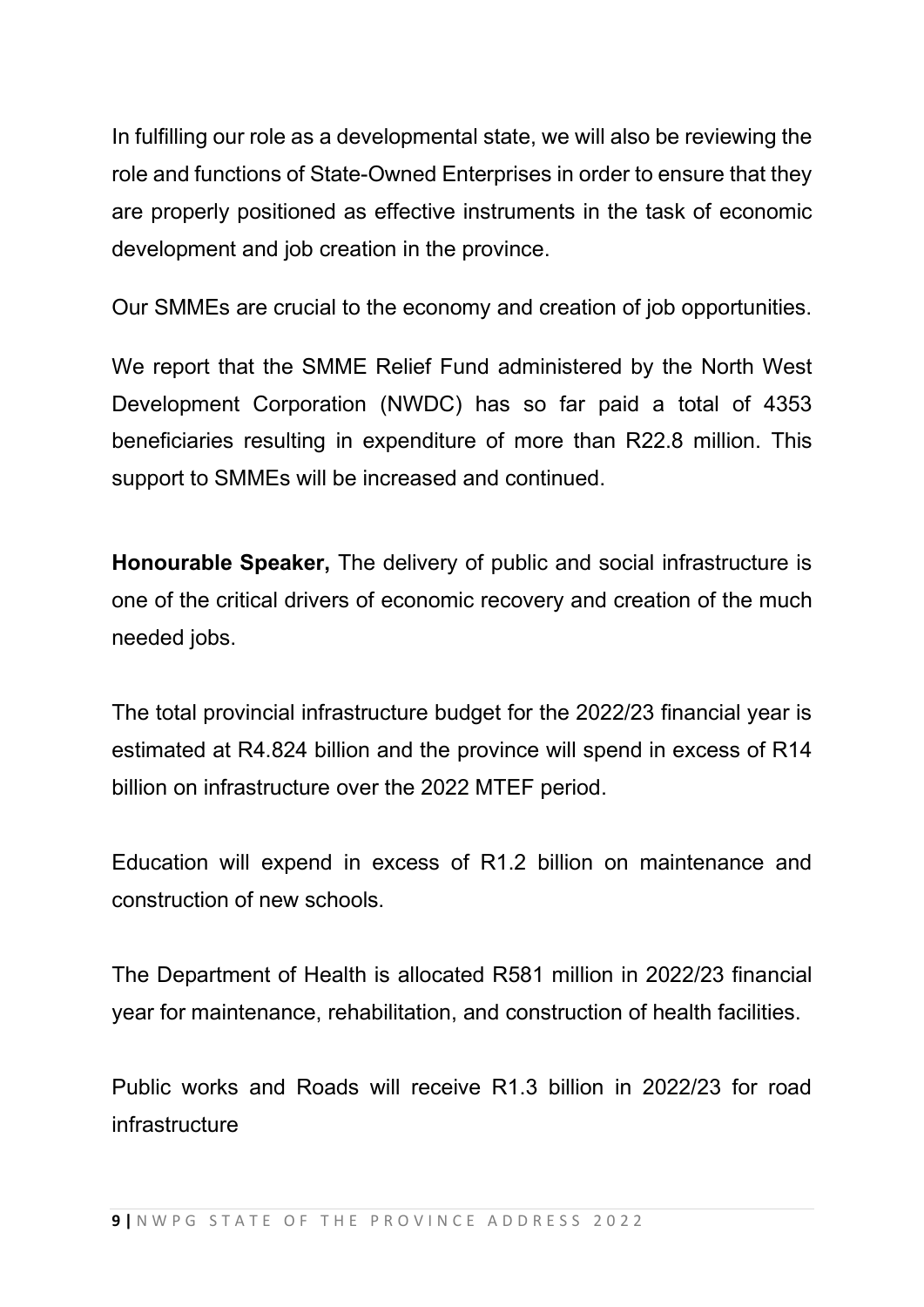The performance and the capacity of provincial departments and stateowned entities to deliver on the infrastructure mandate has not been good if not unsatisfactory.

The under spending of infrastructure expenditure, and loss of conditional grant allocations to the National Revenue Fund is to be addressed as a matter of urgency.

We will revive the Premier's Infrastructure Coordinating Committee to assess readiness of projects to be implemented in the 2022/23 financial year.

The structure will strengthen the hand of political heads of departments, to hold accounting officers managing infrastructure allocations accountable for failure to deliver on projects. We want to see the ratio being 20% planning and 80% implementation of infrastructure projects.

We have already reached out to the Infrastructure South Africa (ISA) Unit in the Presidency, to assist with the establishment of monitoring capacity in the Office of the Premier to improve infrastructure delivery.

**Hon Speaker,** We are conscious that the Economic Reconstruction and Recovery Plan will not create sufficient employment opportunities in the short-term. We are therefore determined to ensure that the youth, women and people with disabilities are primary beneficiaries of available work opportunities generated through the delivery of public infrastructure.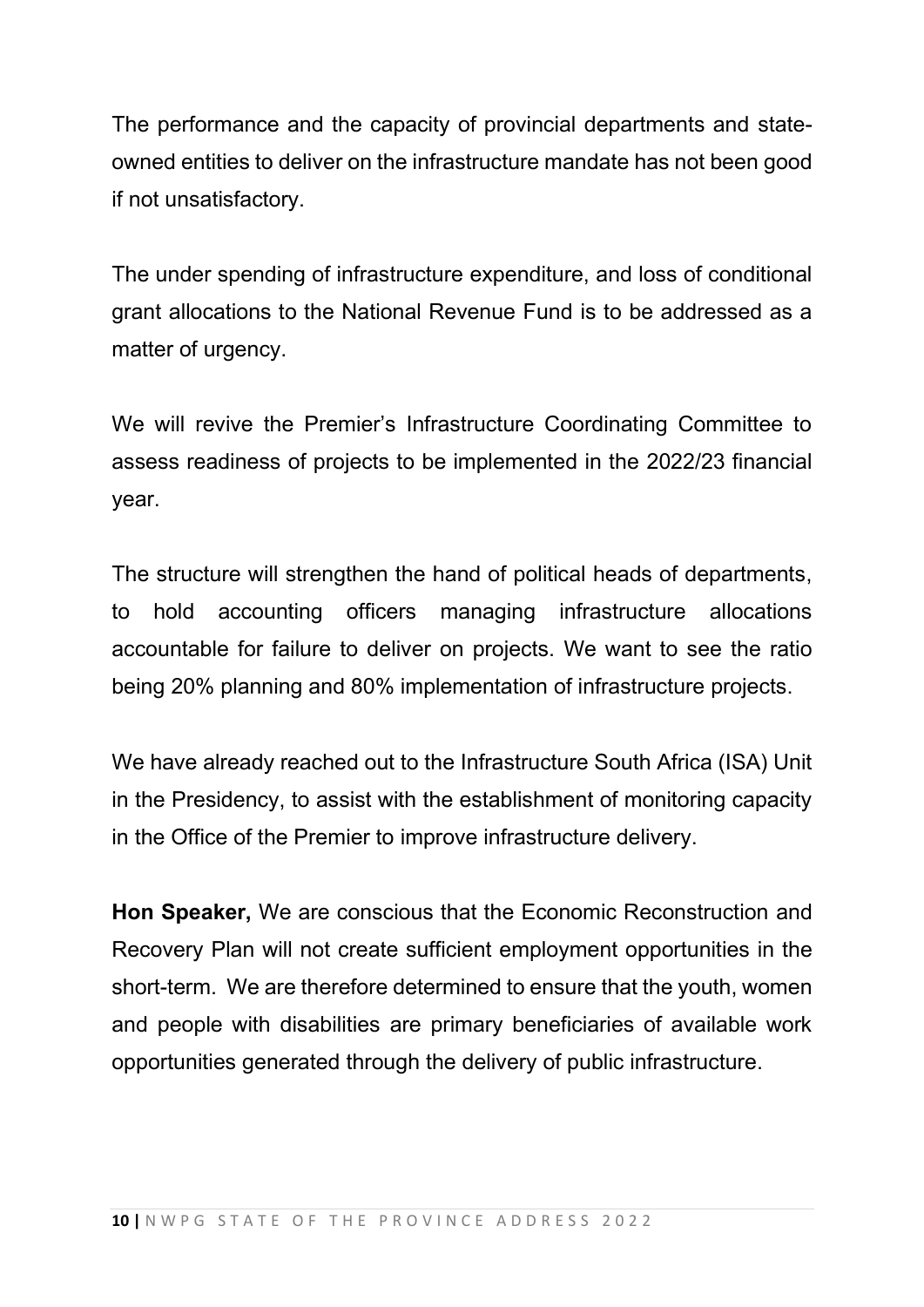A total of 12 494 job opportunities, will be created across all infrastructure delivery departments in the 2022/23 financial year through the Expanded Public Works Programme.

Some of the public infrastructure projects to be implemented by the department of public works include the completion of new schools during the financial year 2022/23; these are Kgabalatsane Secondary Schools, Tlakgameng Secondary School, Tlokwe Secondary School, Tigane Secondary School (Phase2), Kagiso Barolong Secondary School, Monnamere Primary School, Kgetleng Secondary School, Mamodibo High School and Rekgonne Bapo Secondary School.

**Ladies and Gentlemen**, the recent heavy rains have aggravated the poor conditions of our provincial and rural roads.

We have identified 20 projects for the financial year 2022/23 to be implemented across the four districts, which include amongst others:

- Upgrading from gravel to surface standard of the road from Gamokgatla to Uitkyk.
- Upgrading from gravel to surface standard (tar) of the road from Modimong to Taung.
- Special maintenance of the road in Wolmaranstad town.
- Special maintenance of section of the road between Danville and Dada motors through Mahikeng town.
- Rehabilitation of the road from Delareyville to Schweizer-Reneke
- Pothole patching in large sections of the road from Schweizer Reneke border to Wolmaransstad.
- Reseal of the road from Morokweng to Bona Bona
- Dr Beyers Naude Road in the Lichtenburg Industrial Area

The MEC will provide full details of all the projects and delivery deadlines.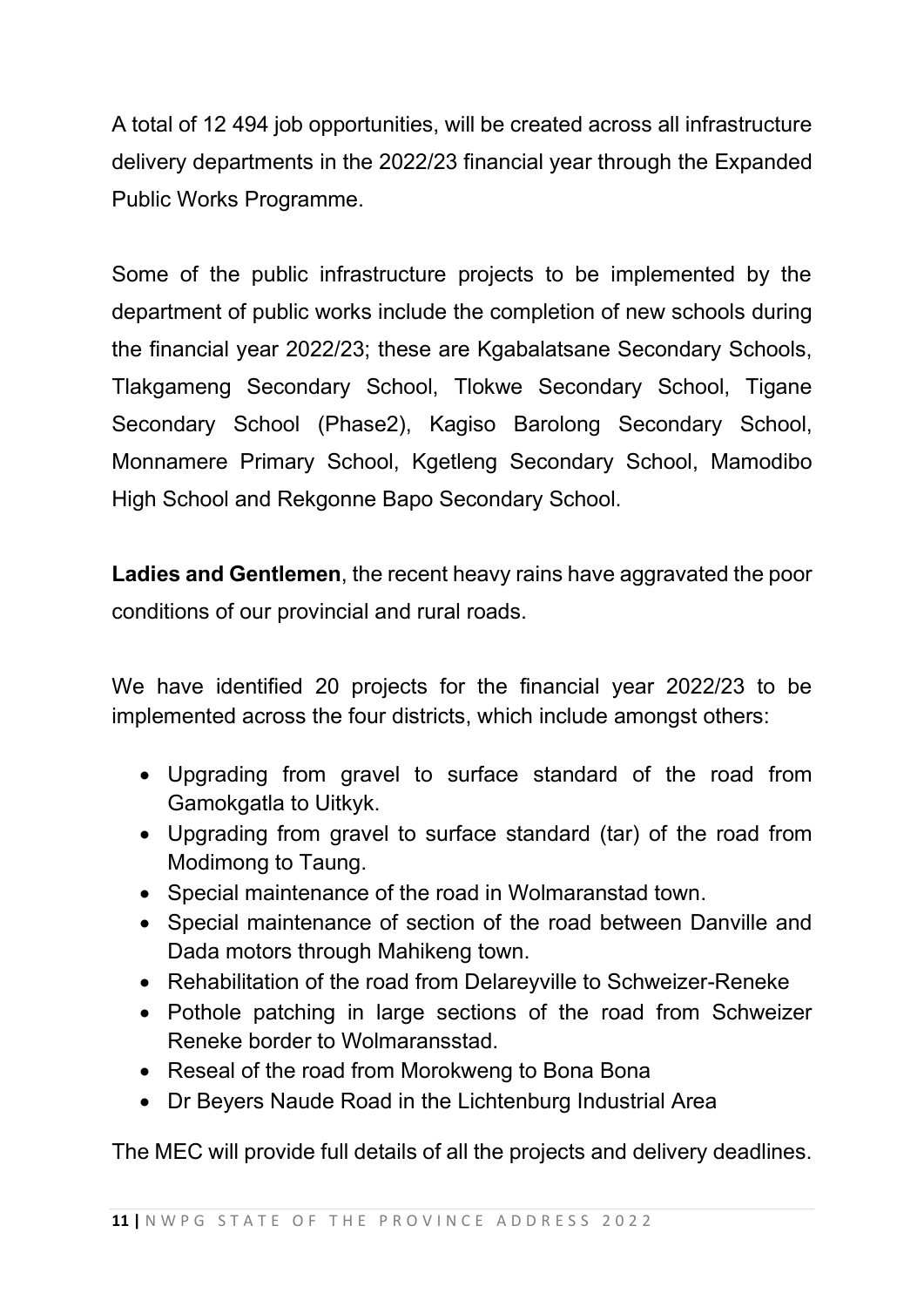**Hon Members**, in addition, Public Works Department will complete two new Community Libraries in Dinokana and Wolmaranstad, renovate two Community Libraries in Mabeskraal and Ganyesa.

Five social development facilities will be renovated to cater for child and youth care, an in-patient treatment centre, two old age homes, and a Secure Care Centre.

We will this year in honouring Archbishop Desmond Tutu, construct the Desmond Tutu Old Age Home, and the Desmond Tutu Museum in the Matlosana Local Municipality at the Desmond Tutu Memorial Site donated by the Municipality.

The two departments of Social Development and Arts, Culture & Sport are to include these in their respective departmental plans and provide funding. We will continue our support for the iconic liberation heritage through the Onkgopotse Tiro, JB Marks, Moses Kotane and Ruth Mompati Foundations.

**Hon Speaker**, this year's Youth Day will mark the 46<sup>th</sup> anniversary of the 1976 June 16 uprising.

This day is always an acknowledgement of the sacrifices the youth of this country have made in the struggle for national liberation.

It is also a constant reminder of the critical role the youth will play in the future of our province.

To address the challenges that have faced young people in the past years, the Office of the Premier will convene a Provincial Youth Summit to adopt a *Plan for Youth* development across all sectors of the economy.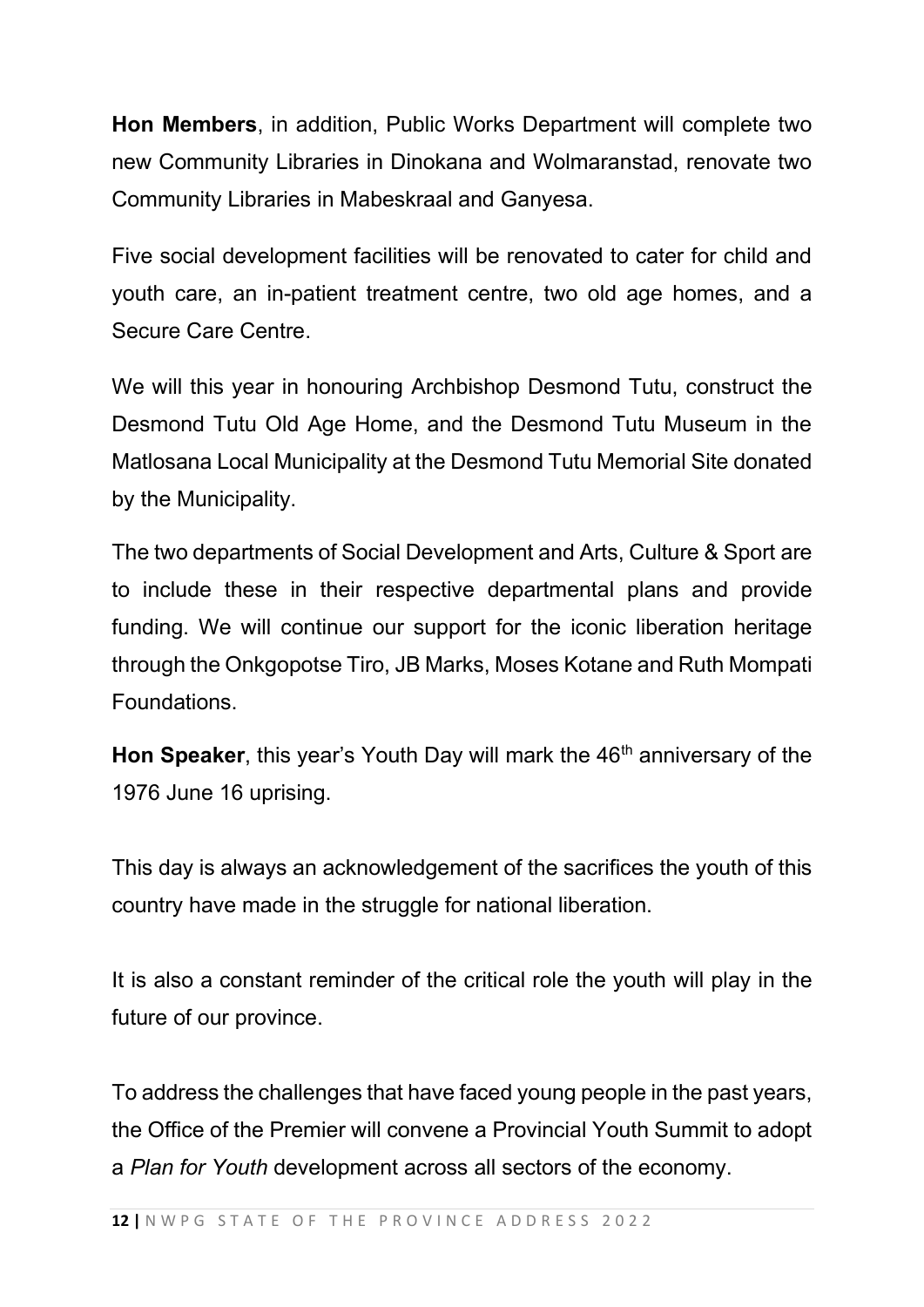We have enlisted the participation and support of the National Department of Higher Education, Department of Science and Technology, together with the relevant SETA's.

**Hon Speaker,** we are not however sitting back and waiting for the Summit.

In addition, to utilising infrastructure delivery, to create jobs for the youth, women, and people with disabilities, a number of interventions are to be implemented across departments.

We will in the coming year massify these interventions.

For the 2020/21 financial year, the Provincial Treasury offered 85 internships.

The Department of Community Safety appointed a total of one thousand, two hundred and sixty-three (1263) community patrollers.

A successful Pilot of the Expanded Public Works Programme (EPWP) in Tourism and Hospitality Placement Initiative, placed 100 Youth in various tourism businesses.

The Social Development Department created 2 368 Extended Public Works Programme (EPWP) opportunities over the 2020/21 financial year.

The Department of Health Pharmacist Assistant Programme was established in 2019 with Health and Welfare Sector Education and Training Authority (HWSETA), to empower unemployed youth in various categories in the health sector.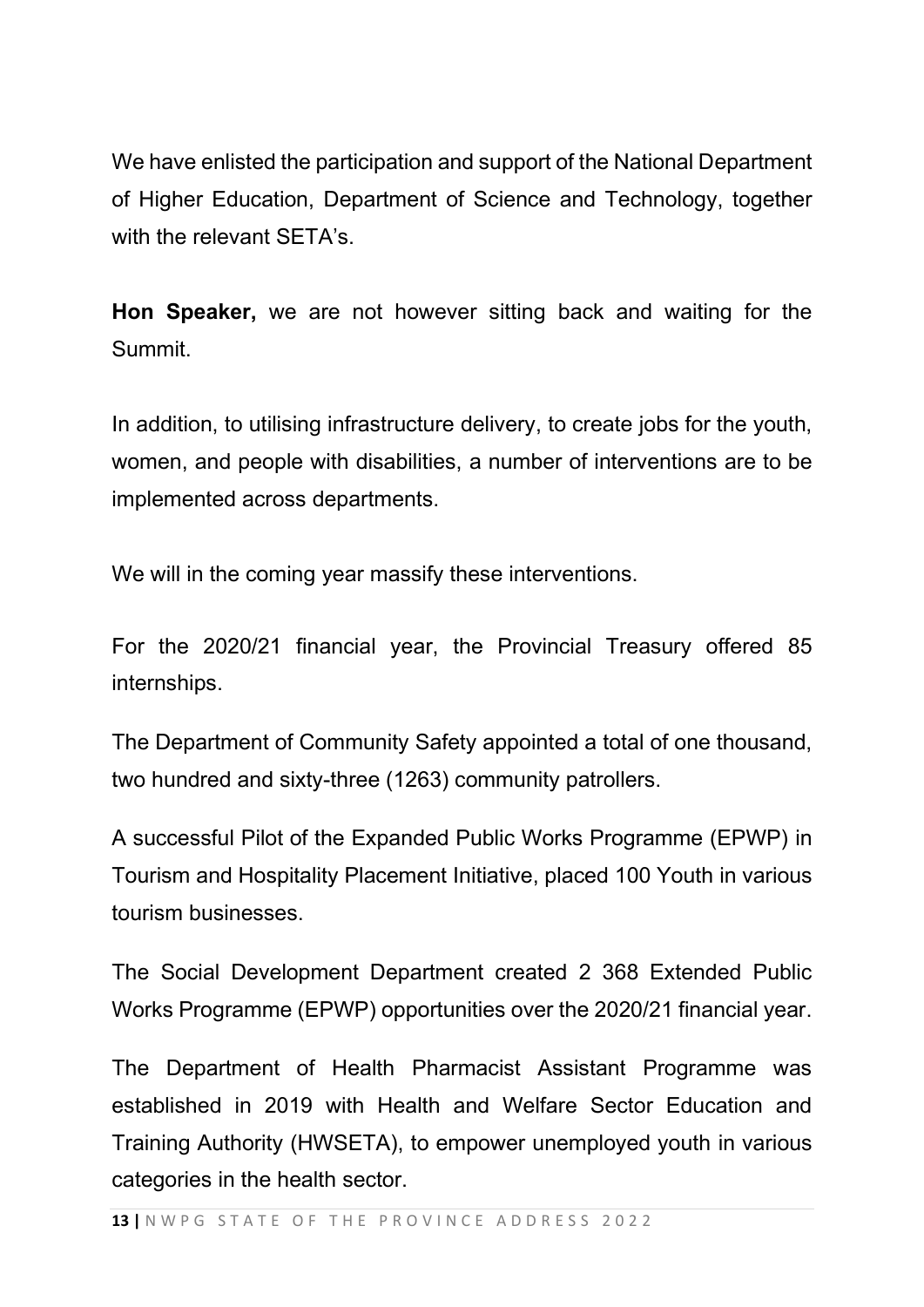The programme is also aimed at increasing the number of trained Pharmacy Assistants, thus reducing the staff shortage at Primary Health Care Level and Depots. Since the beginning of the 6th Administration, 764 students have been trained and there are currently 794 students enrolled at colleges.

The Department of Education appointed Four Thousand, Five Hundred and Thirty-Five (4 535) Food Handlers to serve meals to learners during lock down and extended school holidays.

For the financial year 2022/23, the following youth programmes will be implemented in the province:

- One Hundred and twenty (120) young people will benefit from the interventions focusing on skills development, in areas of road marking and pothole patching in partnership with DEDECT and the Construction SETA.
- DEDECT in partnership with Services SETA (SSETA) will recruit 100 young people to participate in the Business Advisory Candidacy Programme and a further 200 in the Business Advisory Skills Programme.
- The Department of Social Development will train additional three hundred (300) youths in terms of the National Youth Service.
- R 11million has been set aside through the Agricultural Graduate Programme to train 120 unemployed graduates, who will be placed at various agricultural farms and enterprises across the province.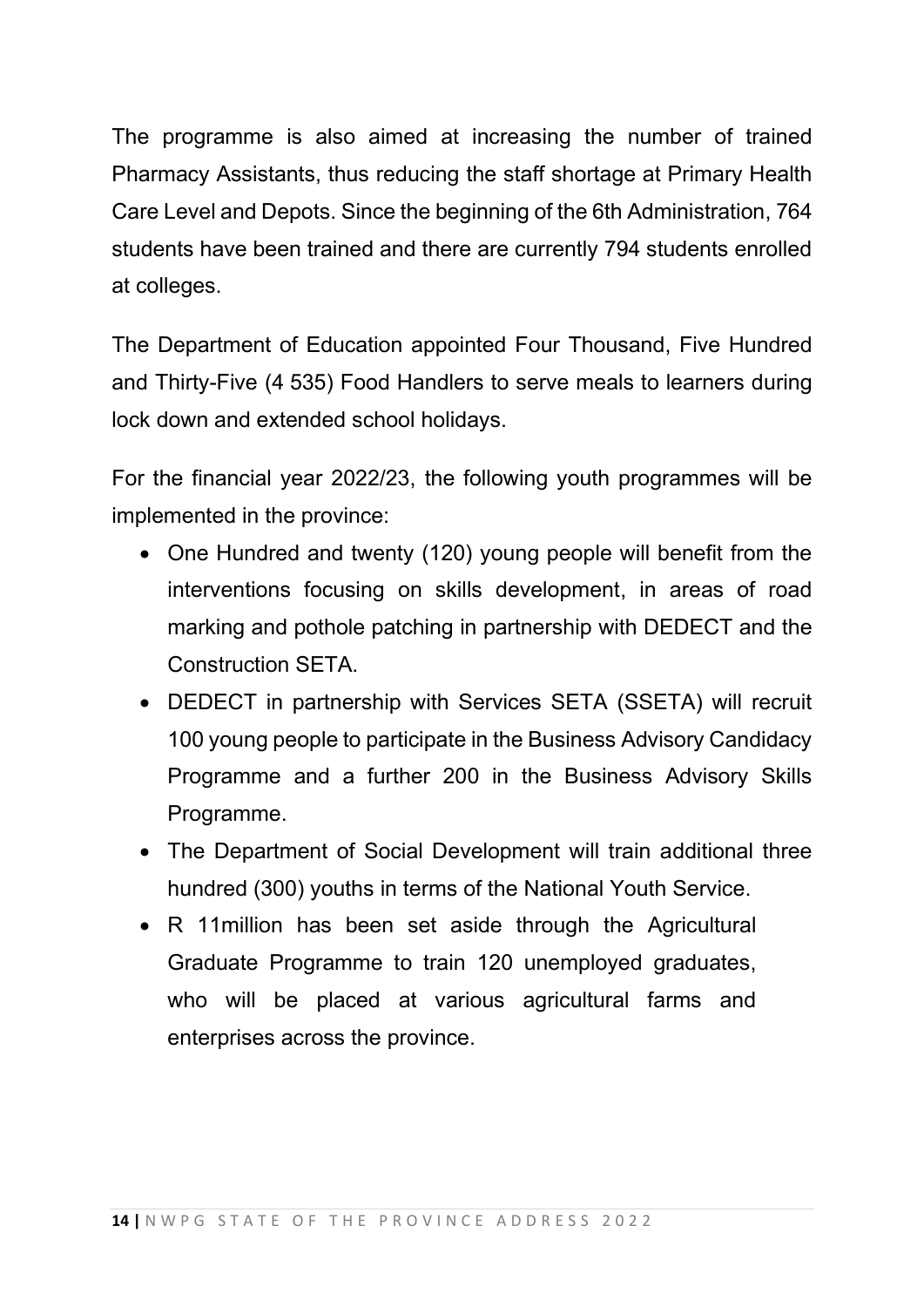**Hon Members,** we have received additional commitments from industry to partner with government to create jobs in tourism, agriculture etc.

A full partnership for Youth Development in the province will be outlined at the Provincial Youth Summit in June this year.

**Bagaetsho,** This State of the Province Address, comes after the 01 November 2021 local government elections.

We therefore as the provincial government believe that the new Local Government administrations **mark the beginning, the fresh start of our continued commitment to providing our communities with services.**

Re na le tsholofelo gore tsamaiso ya pusoselegae e tlile go tokafala thata, le go tlisa diphetogo mo thebolong ya ditirelo mo mafelong otlhe mo porofenseng ya rona.

Ga re dumele go tla nna le baeteledipele le batsamaisi ba puso selegae ba ba tla amegang mo tsamaisong e sokameng ya bo mmasepala. Ga re solofele go tla nna jalo, mme fa go ka direga, ba tlile go tseelwa dikgato, fa go tlhokega le go tlosiwa mo maemong a bona.

Ga go kitla go letlwa gore batsamaisi ba ba sentseng mo pusong ya profense le dimasepala, ba bonwe molato, ba hiriwe mo pusong gape.

**Madam Speaker and Honourable Members,** We in the North West hold the record for the most interventions by a provincial government in municipalities.

We are however excited about the demonstrated positive attitude and willingness to prioritise service delivery by the majority of the newly installed Councillors. We are ready to work with them!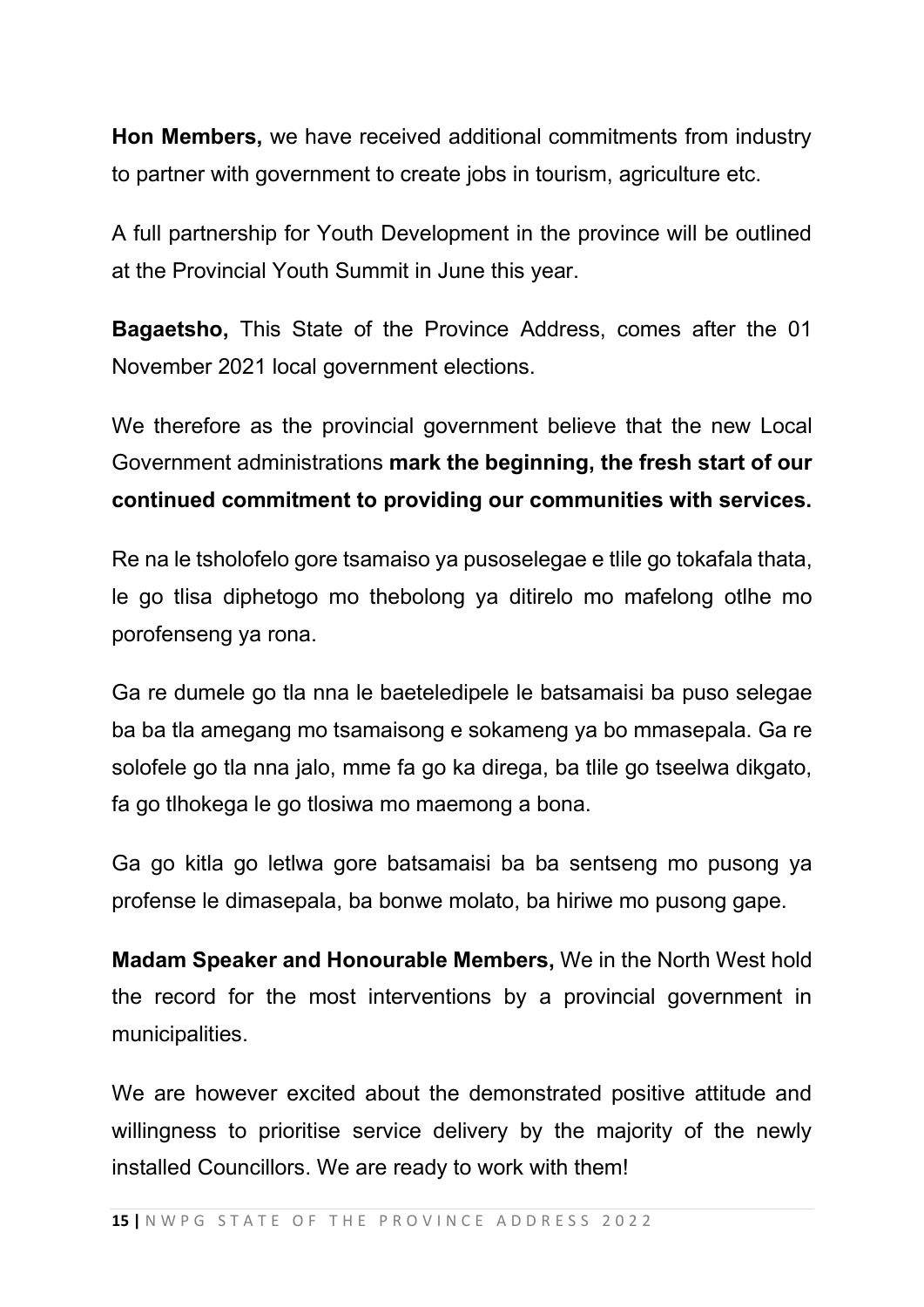In the coming weeks before the end of April, we will communicate a comprehensive *Municipal Governance Support Framework,* in line with Section 154 of the Constitution and other enabling legislation.

This *Municipal Governance Support Framework* will present a proper balance between intervention and support, whilst not neglecting our constitutional authority as Provincial Government where good cause is shown, to use more forceful means to hold councils accountable in pursuance of service delivery to our people.

Our new approach will amongst others introduce a quarter-by-quarter assessment of municipalities, with an intention to deal with and resolve governance issues as they emerge.

This approach will be critical for our overall intention to improve audit outcomes in municipalities.

We have directed that the first audit of the period since November elections to date be conducted in ALL municipalities.

**Ladies and Gentlemen,** We are concerned by emerging signs of instability in some municipalities, particularly in Ditsobotla Local Municipality as reported in the media over the last weeks. I constituted a team of three MECs to attend to this problem.

We have a clear and simple intention to make municipalities work for our people, irrespective of the party in charge of a municipality or the power balance in a municipality.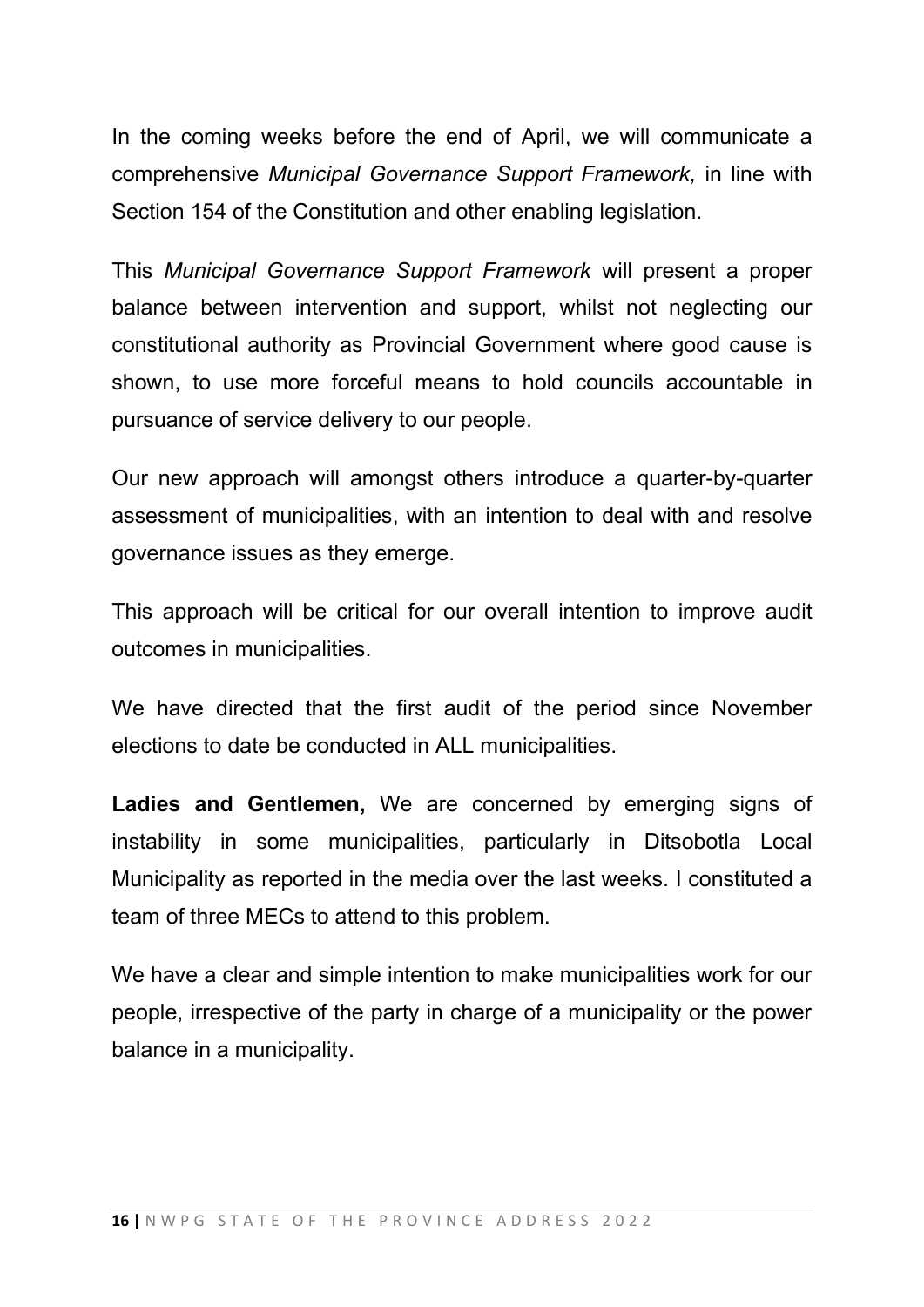**Hon Members**, this year's state of the province marks the mid-term for the 6<sup>th</sup> administration in terms of the 2019-2024 Medium Term Strategic Framework.

We have already provided part of the delivery achievements of the sixth administration in the preceding parts of this speech.

In the period 2010 to 2020 the following progress has been registered:

- Households without access to water decreased from 17,1% to 12,1%
- Households without access to sanitation decreased from 38,9% to 28,7%
- Households without access to electricity decreased from 16,3% to 9,7%
- Households without access to refuse removal decreased from 51,2% to 45,2%

**Honourable Speaker**, I have already indicated that since September 2021, when this house conferred on me the honour to hold this office, we started implementation of the Accelerated Service Delivery Programme focusing on patching potholes, cleaning dumping sites, fixing sewage systems, provision of water and repairing street lighting.

The first phase of the Accelerated Service Delivery Programme announced in September of last year has already identified and implemented projects with budgets to improve the provision of basic service delivery to achieve immediate impact.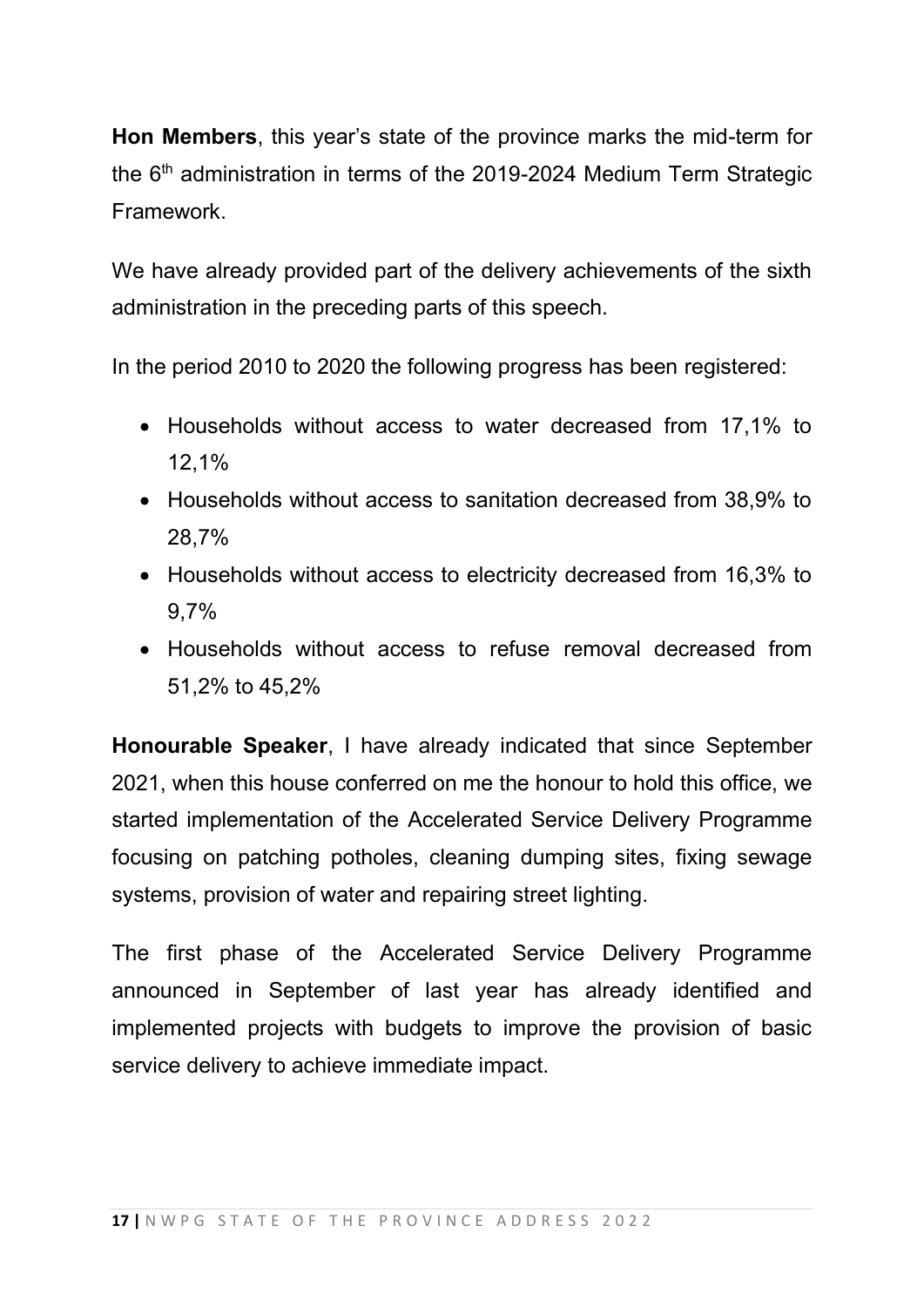Another key element within the overall *Accelerated Service Delivery Programme* has been the provision of water to communities across the province. We want to integrate the *Accelerated Service Delivery Programme with the Presidential Mass Public Employment Programme* so as to renew municipal infrastructure while employing youth from various wards in municipalities.

To deal with the multiple challenges facing the water sector an Interdepartmental Task Team on Water Provision was set up in October of last year, under the leadership of the Dept of COGTA to deal with both short-term crises as well as long term planning issues.

This Task Team worked round the clock, including through the festive season, in order to bring an element of reliability, regularity and good quality in water provision.

**Honourable Members,** We are elated to announce that, the Ministry of Water and Sanitation has committed an amount of R50m to improve the infrastructure and conveyance of bulk water from Molopo Eye to Mahikeng reservoirs and water treatment plants.

This project will commence soon, and will assist to ensure water security to the residents of Mahikeng.

We will continue in 2022 to provide coordination as this provincial government in addressing short-term challenges of water provision, and in liaising with the national department for sustainable bulk supply of water. This will include speeding up the implementation of water projects such as the Taung Dam, Brits Water Treatment Works and the Bloemhof-Schweizer Renecke pipeline.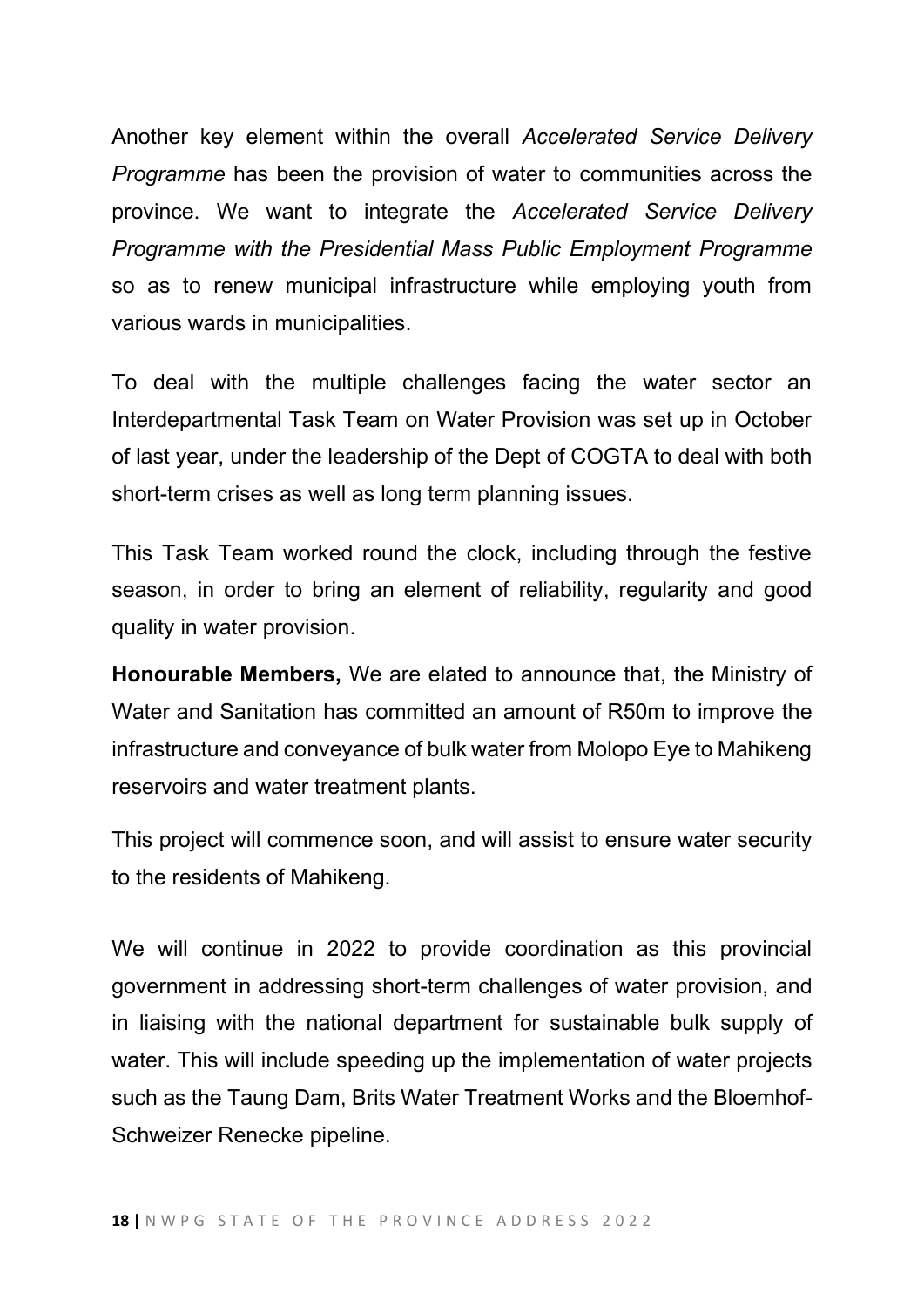Our goal is to ensure that there is no one who goes to sleep at night without access to clean water.

In certain instances, this may require tankering which we see as an interim measure while lasting solutions are sought.

I wish to call on our communities to work together in protecting all infrastructure, including water infrastructure to avoid damage and service provision disruptions.

**Madam Speaker and Honourable members**, we will soon finalise and lodge our Annual Performance Plans with the Legislature.

Soon thereafter, the department of COGTA will coordinate all municipalities to incorporate all targeted projects and programmes into "One District Plan" approach in order to give practical meaning to the DDM.

We intend to finalise these One Plans before July to enable implementation by municipalities at the beginning of their financial year.

**Mmusa kgotla**, re ikaegile thata ka kemonokeng ya Ntlo ya rona ya dikgosi ya Porofense ee akaretsang magosi otlhe ka fa tlase ga boeteledipele jwa ga Kgosi Moshe Mabe.

Re lebogela tiro ya dikgosi tsa rona, ya go rotloetsa baagi go entela mogare wa COVID 19 mo magaeng otlhe a North West.

Porofense ya rona ke nngwe ya tse di eteletseng pele ka dipalopalo tsa baagi ba ba entilweng mo nageng. Re itumedisiwa thata ke go bona magosi a tlisa diterelo le ditlhabololo mo baaging ba metse ya bona.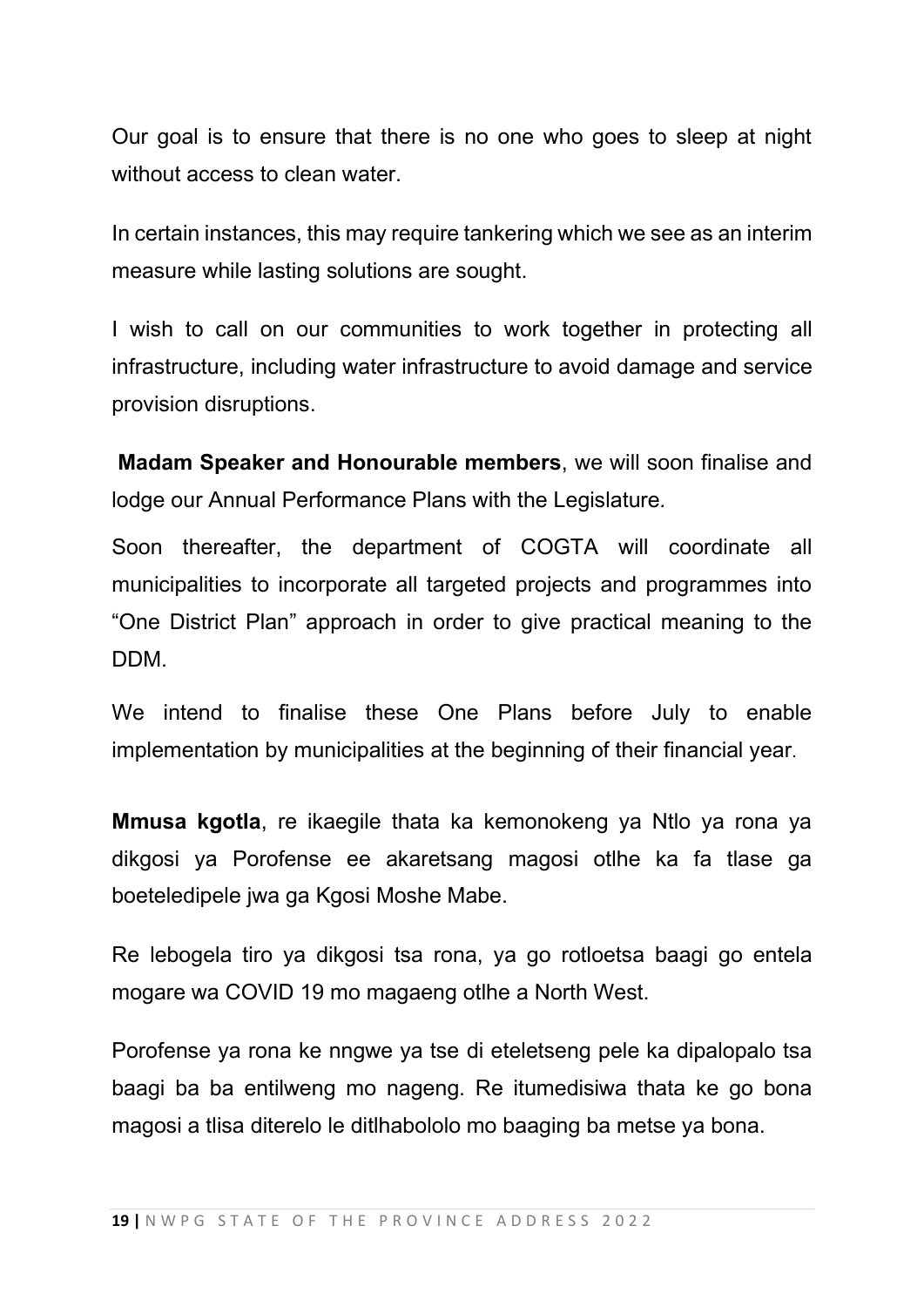**Honourable Speaker**, our Province has a total of 56 Traditional Councils.

I wish to commit myself in the presence of all Hon Members and Kgosi Mabe, that we will continue with our programme to visit all Traditional Councils in the Province, hopefully all of the remaining by the end of the year.

The Traditional Khoisan and Leadership Act, Act No 3 of 2019 has opened the way for the establishment and elections of new Traditional Councils.

The full process for the election and establishment of new councils in our villages will be finalised by 2023.

We have no doubt that given the good relations between Government and the House of Traditional Leaders, this process will run smoothly to ensure stable governance in our Traditional Councils.

**Mmusa Kgotla**, we have established a Provincial Initiation Coordinating Committee for the Province.

This Committee assisted the Province in ensuring that the 2021/22 initiation season is concluded successfully without any major health incidents or deaths. Kudos to our traditional initiation coordinators and managers!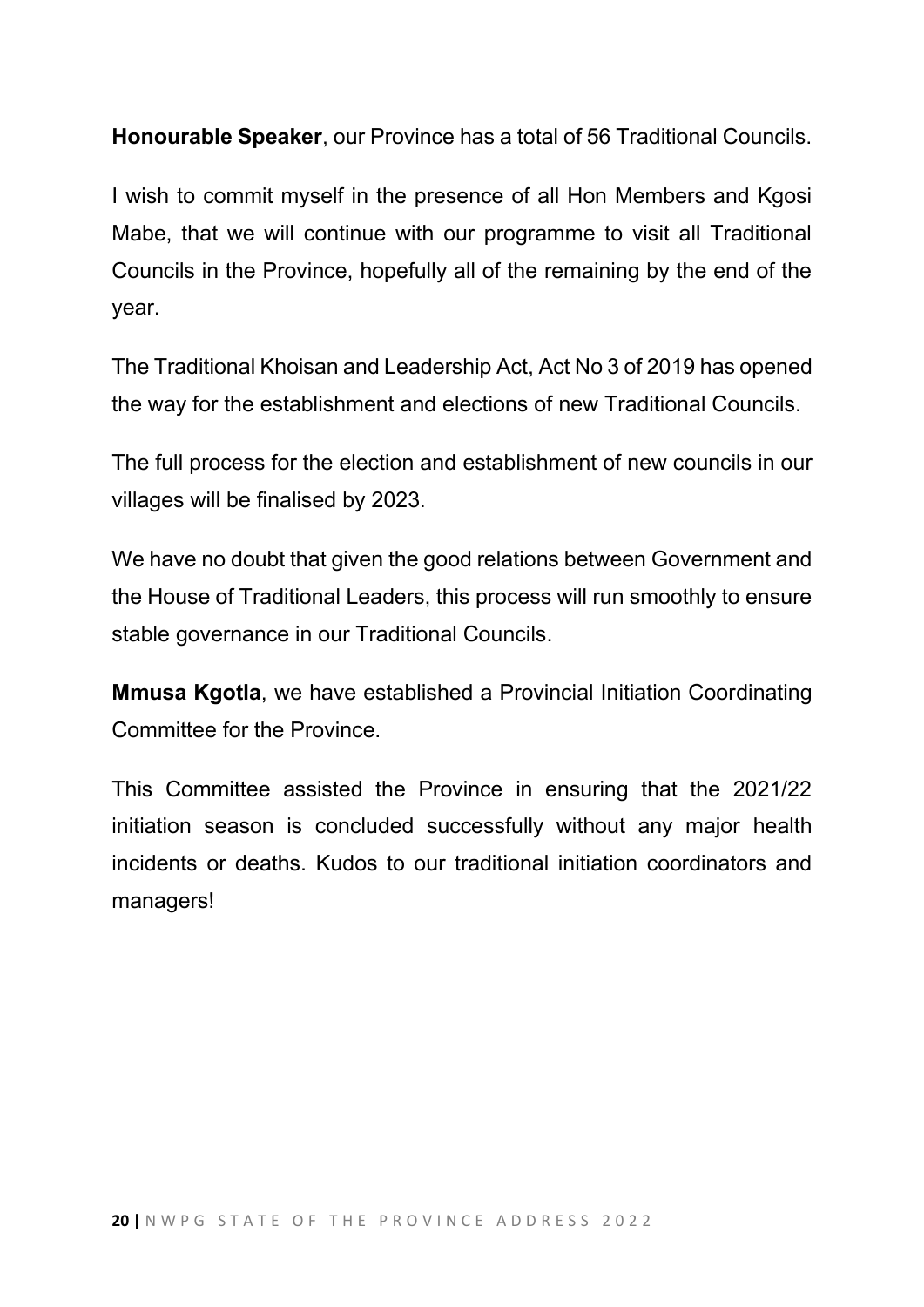**Mmusa Kgotla,** let me now turn to share with this house elements of our programme of action for the coming year, 2022/23:

- We will drive the implementation of the gender responsive planning, budgeting, and monitoring.
- We will work with communities and law enforcement agencies to improve case management and combating of crime and offences against LGBTIQ+ communities. Our GBV strategy and plan is to actively involve government on a regular and continuous basis in GBV programmes, working with relevant stakeholders to combat this scourge.
- The Department of Health will implement measures to address backlogs in relation to medicine stock shortages in our public health facilities and improve stocking levels.
- We will expand Covid 19 vaccination sites from the current 62 to all the 304 health facilities in the province.
- In line with our efforts to fight COVID 19, we will drive our vaccination campaign to reach the target of 67% population immunity.
- We will release over 48 farm portions in line with government's socio-economic objectives, including land reform, black economic empowerment, and alleviation of poverty.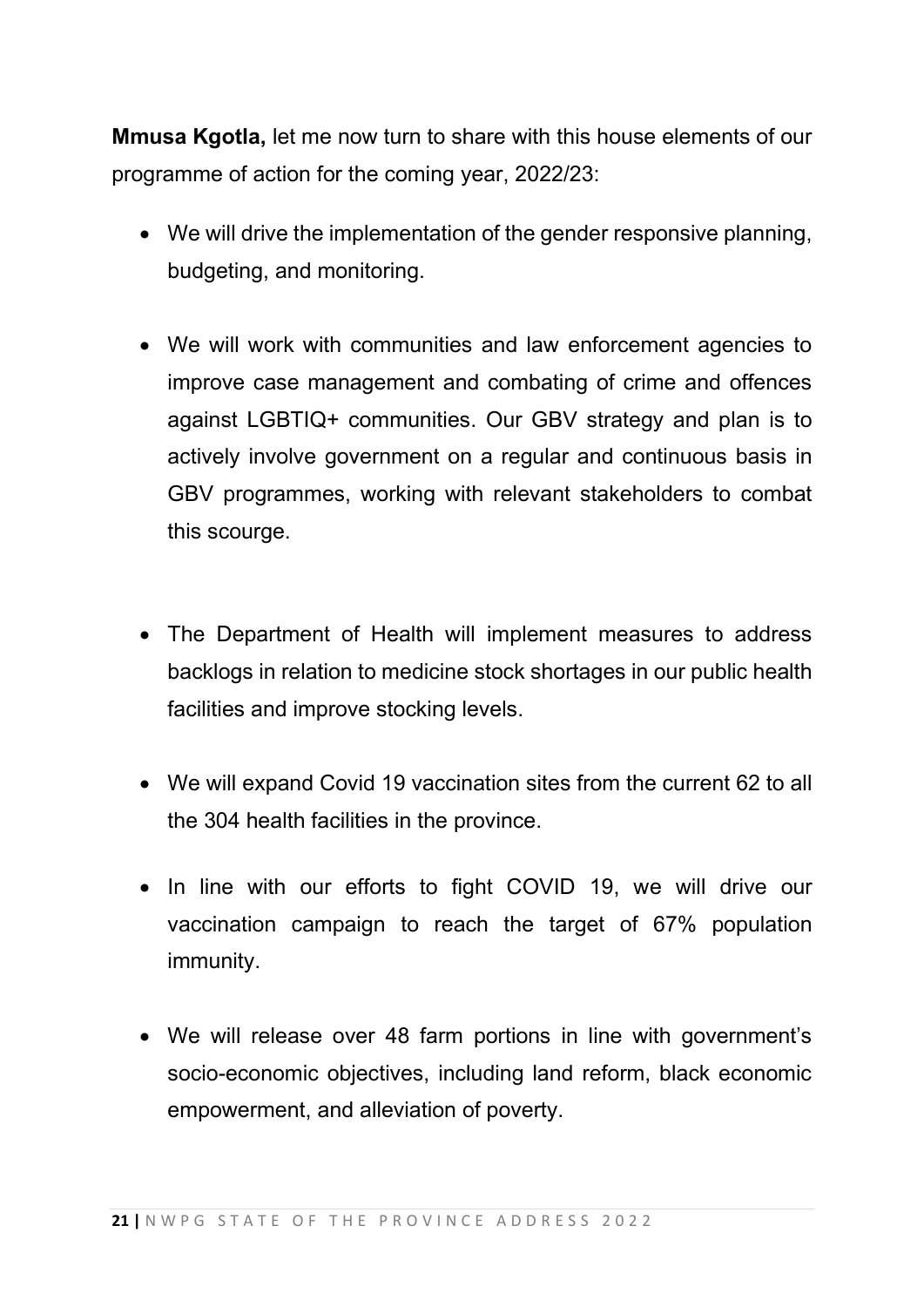- We will improve coordination of the programme of the Military veterans across all departments. I have also directed my office to start coordination efforts to extend the programme to the veterans of the liberation struggle.
- We will accelerate the development and implementation of revenue enhancement strategies in all municipalities.
- We will assist ex-mine workers in collaboration with the National Department of Health and Trade unions, to access ex-miners to access all their social protection benefits which are due to them.

**Hon Members**, two reports from the Commission investigating corruption in state institutions and State Capture (Zondo Commission) have been handed to the President and released to the public.

Part 1 of these reports contain serious allegations of corruption and wrong doing related to the SA Express contract issued by the North West Provincial Government.

I wish to state upfront that we take the findings contained in Part 1 of the report very seriously, and have directed both the affected Department and the Provincial Treasury to prepare a plan to be adopted by the Executive Council, on how to implement the commission's findings and recommendations.

We are also aware that the FINAL report of the commission to be released at a later stage will contain final findings and recommendations to the President.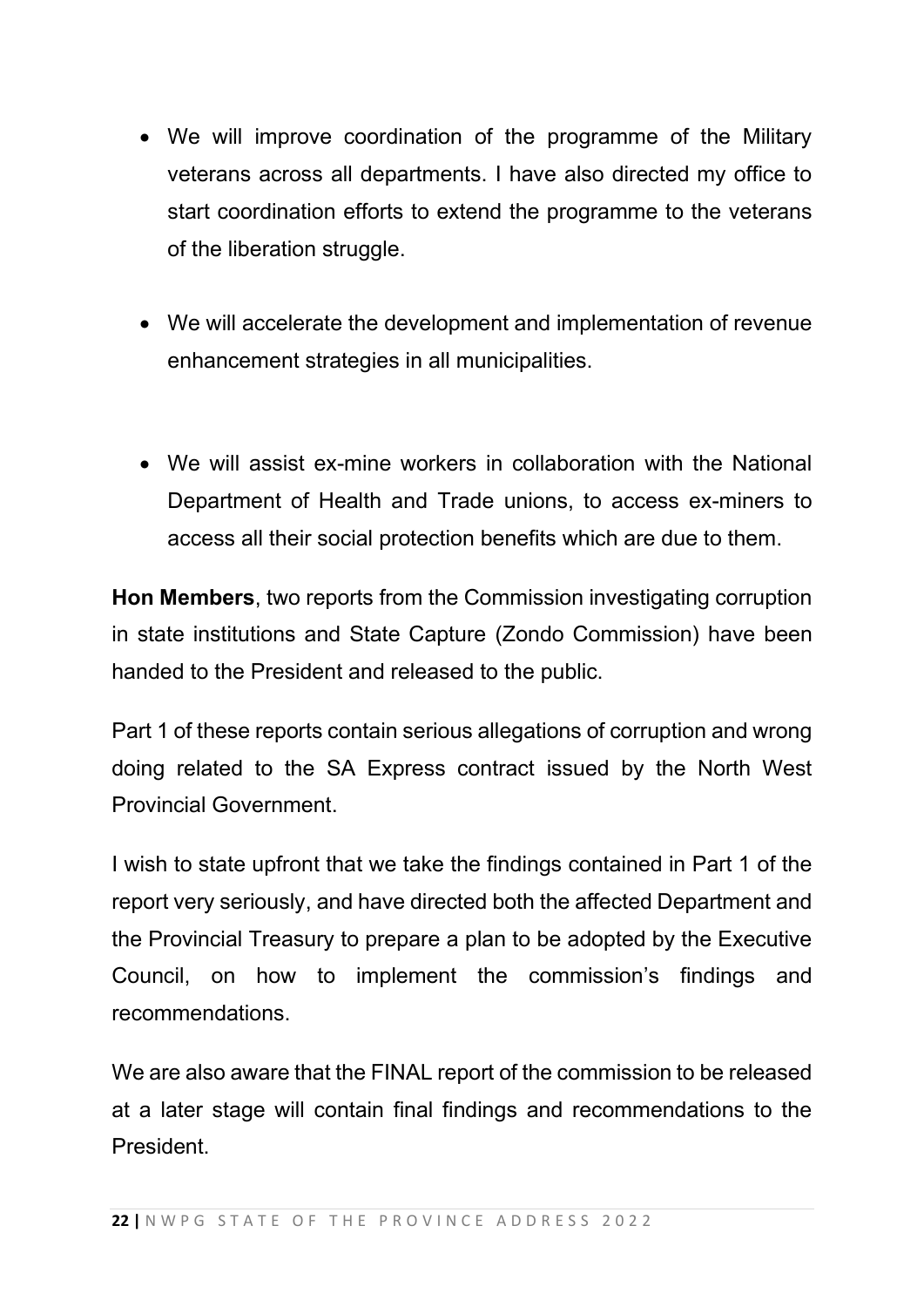Whatever approach we adopt, I can guarantee the public that we will be guided by the law to lay criminal charges, recover state funds and institute appropriate disciplinary actions where such are recommended in the report.

**Hon Speaker,** I held a meeting with the Head of the Special Investigation Unit to receive update on the work of the SIU in the Province.

Following the publication of the SIU investigations report on the PPE contracts, all MECs and Accounting Officers are expected to act on all recommendations on disciplinary cases cited in this report before the end of March 2022.

**Hon Members**, within the next 30 days, we will announce further investigations following legal consultations with both the President and the Minister of Justice & Correctional Services.

In May this year we will consult with various stakeholders to table and adopt the first Anti-Corruption Strategy for the North West Province and adopt a pledge committing government and all social partners to implement measures to combat corruption in society in general.

**Hon Speaker,** in supporting our efforts for clean government, we have launched the "Clean Audit" initiative coordinated by Provincial Treasury to improve audit outcomes.

We are pleased to report that the Province has improved in terms of reduction of qualified audit outcome from 61.5% during 2018/19 to 38.5% during 2020/21 financial year.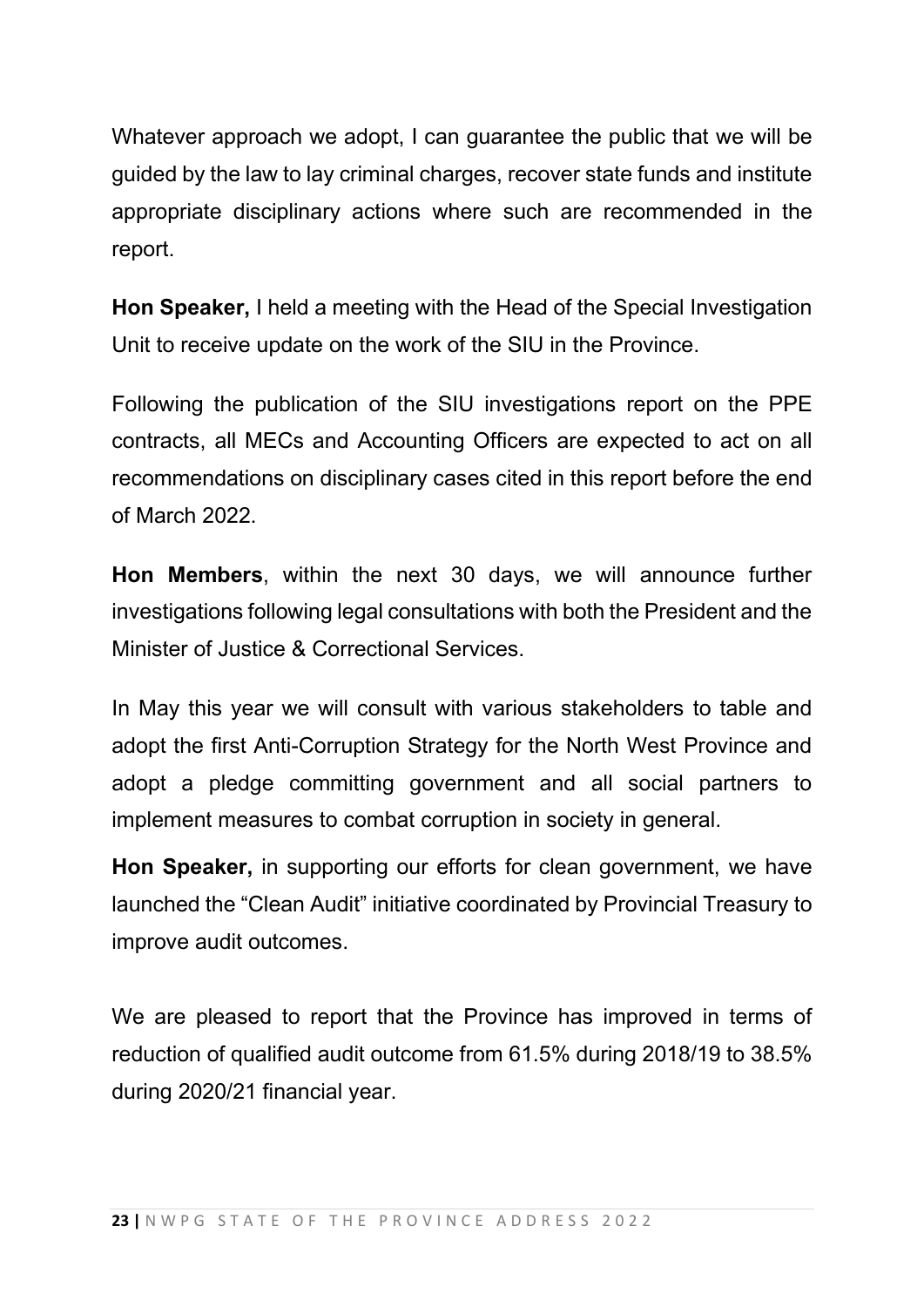The Clean Audit strategy has already identified four (4) departments which we believe have the most potential to achieve clean audits in the next auditing cycle;( Arts, Culture, Sports and Recreation; Economic Development, Environment, Conservation and Tourism; Social Development and the North West Provincial Legislature).

## **Madam Speaker should be pleased that the Provincial Legislature is part of the list.**

**Honourable Members,** It is now more than three years since five department were placed under section 100(1)(b) including the office of the Premier, and five more issued with ministerial directives under section 100(1)(a) of the Constitution. We want to report that the intervention contributed to the stabilisation of government in the province.

I want to express our sincere gratitude to the President, the national ministers and their deployees who have tirelessly worked under difficult conditions to serve the North West in its hour of need.

**Madam Speaker,** participatory democracy remains one of the key pillars of our constitution and an important guide in building a national democratic society.

It calls for regular participation of the people, not only in electing public representatives, but also in making inputs on matters affecting their lives. In order to realise improved and consistent interaction between the people and their public representatives at all levels, we will revive the Imbizo Program.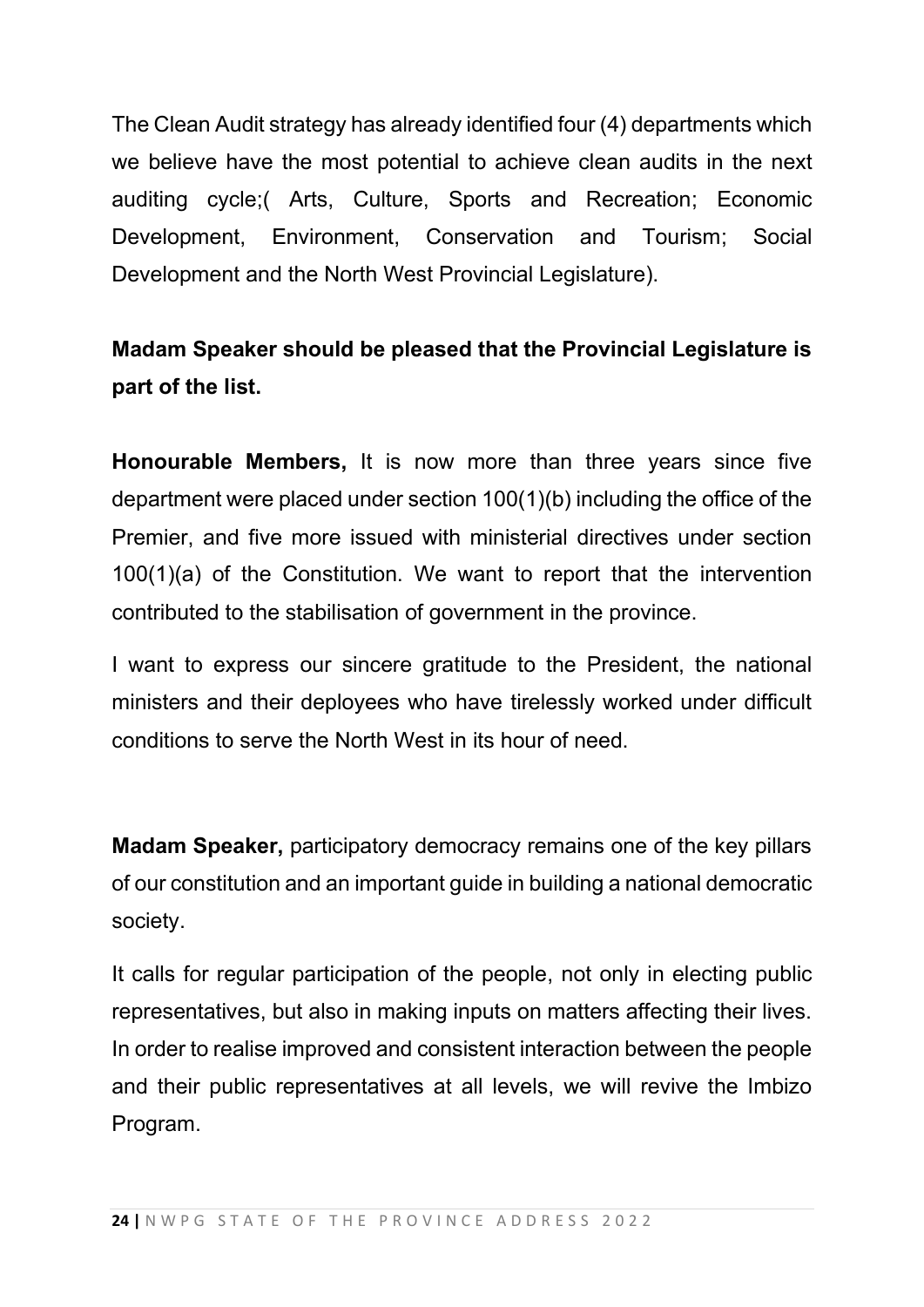We will improve on our outreach programs and develop a systematic mechanism for implementing commitments from the Imbizo sessions.

**Hon Members**, I am pleased to announce that the North West will be the first Province that will be visited by His Excellency the President of the Republic, Hon. Cyril Ramaphosa to take forward the revamped Imbizo Program as part of his post SONA engagements with communities.

This Presidential Imbizo is planned for early March this year and it is expected that the visit will serve as a helping hand to our Accelerated Service Delivery initiative and implementation of the DDM.

We will also use the occasion to brief the President on the work done by our Municipalities since November 2021 Municipal Elections.

**Madame Speaker** allow me to conclude by reminding the people of the North West that we are conscious of the fact that in the eyes of the people, clean governance means an ethical state geared to meet the social needs and to realise economic and political rights of citizens.

In order to deliver on the commitments we are making in this august House today, we need a properly structured and capacitated Office of the Premier, to discharge its mandate on coordination, monitoring and evaluation.

The Office of the Premier is the central coordinating point for policy and programme implementation of focussed interventions on the Rights of the Child, Older Persons, Persons with Disabilities, Women Empowerment and People Living with HIV and Aids.

It is critical that this Office be capacitated to perform these functions.